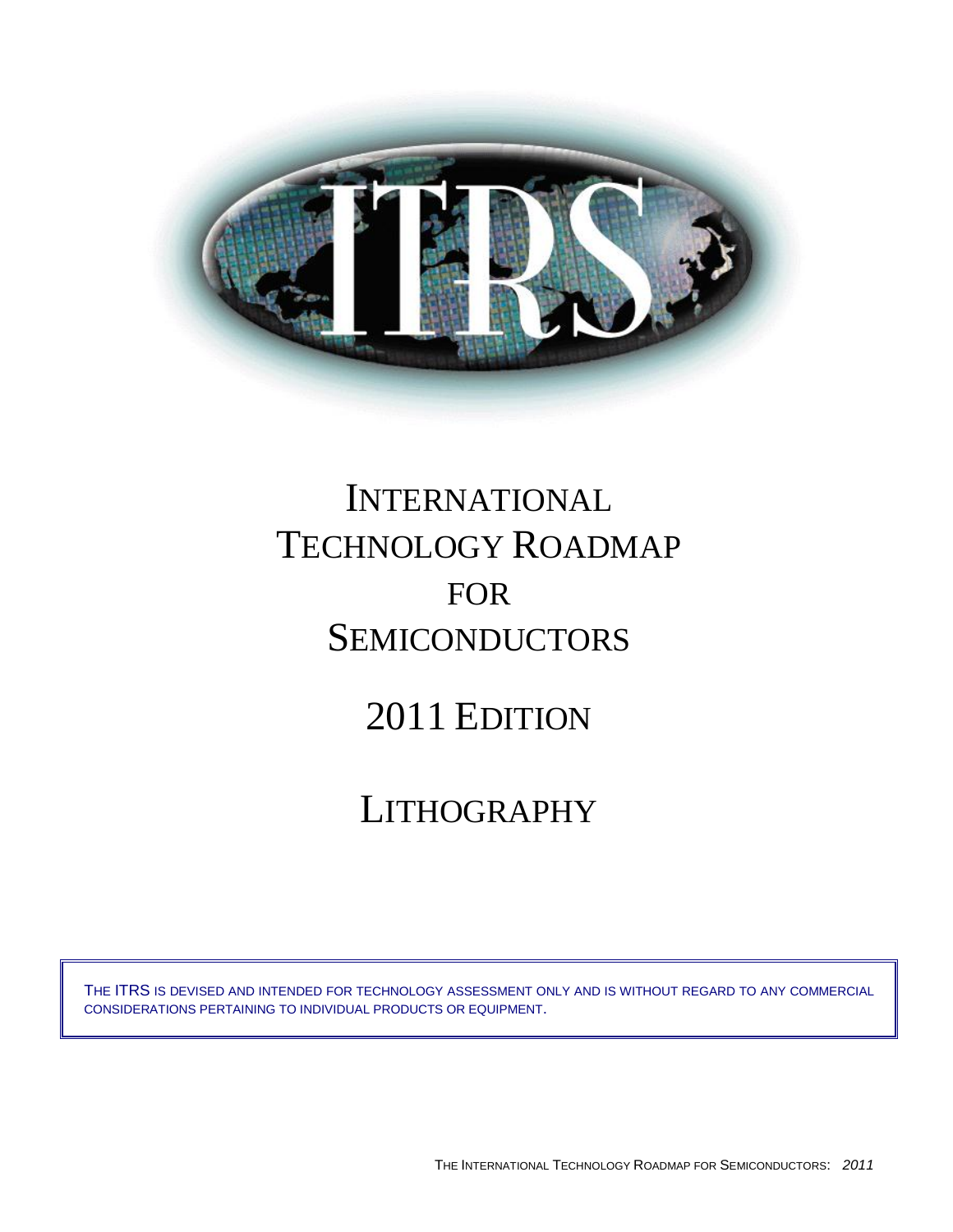# **TABLE OF CONTENTS**

| Difficult Challenges—Near Term: 2012-2018 (> 16 nm Logic/DRAM, > 11 nm Flash) 2     |  |
|-------------------------------------------------------------------------------------|--|
| Difficult Challenges - Long Term: 2019-2025 (< 16 nm Logic/DRAM, 11 nm Flash HVM) 5 |  |
|                                                                                     |  |
|                                                                                     |  |
|                                                                                     |  |
|                                                                                     |  |
|                                                                                     |  |
|                                                                                     |  |
|                                                                                     |  |
|                                                                                     |  |
|                                                                                     |  |
|                                                                                     |  |

# **LIST OF FIGURES**

| Figure LITH1  |  |
|---------------|--|
| Figure LITH2A |  |
| Figure LITH2B |  |
| Figure LITH2C |  |
| Figure LITH2D |  |
|               |  |

# **LIST OF TABLES**

| Table LITH1  |  |
|--------------|--|
| Table LITH2  |  |
| Table LITH3A |  |
| Table LITH3B |  |
| Table LITH4  |  |
| Table LITH5  |  |
| Table LITH6  |  |
| Table LITH7  |  |
| Table LITH8  |  |
|              |  |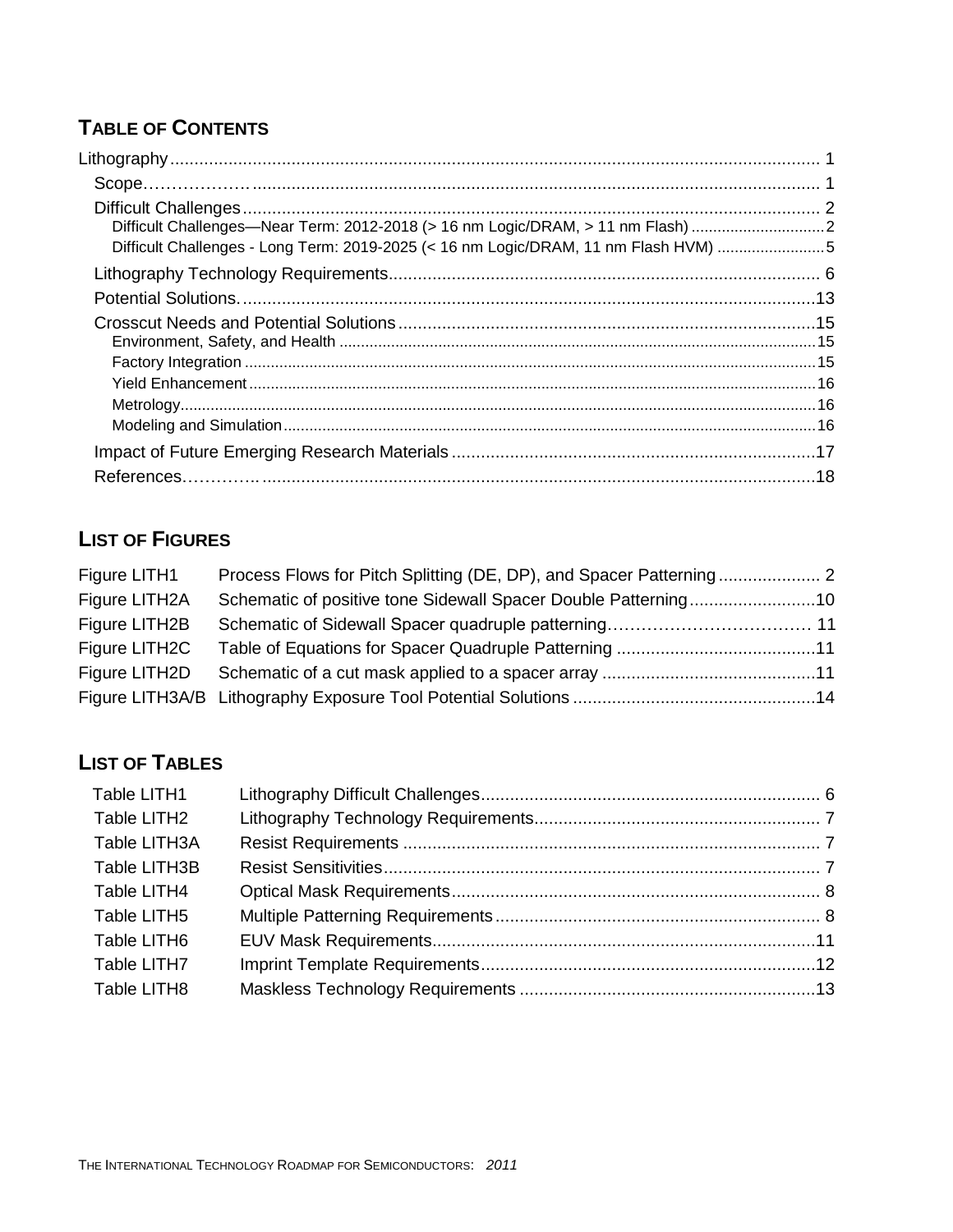# LITHOGRAPHY

# **SCOPE**

Extending optical lithography as we know it beyond 2011 is becoming increasingly difficult. Single optical exposure has reached its limit at 40nm half-pitch (hp). Today, 32 nm hp flash devices are being manufactured using double patterning (DP) as a way of extending the half-pitch while keeping the numerical aperture (NA) and wavelength constant. This approach will be pushed harder as DRAM and MPU drive down to the 32 nm hp and flash starts to test the limits of optical solutions at the 22 nm hp in 2013. It is at this point that non-optical lithography must be introduced into manufacturing to ensure a smooth transition beyond 22 nm. Extreme ultraviolet lithography (EUVL) has been gaining significant momentum with several manufacturers taking delivery of pilot line tools. Some are even announcing their intent to purchase production tools as soon as 2012. If EUVL should not be ready on time, the industry will likely further extend DP to multiple patterning (MP). Other non-optical lithography may also be used in a complementary fashion for small volume application and/or prototyping.

Beside the invention of novel technical solutions, it is also critical that die costs remain economical with rising design, process development, and mask costs and cost of ownership (CoO) of the tool and process. Extending optical projection lithography and developing next generation lithographic technology requires advances in the following areas:

- Exposure equipment
- Resist materials and processing equipment
- Mask blanks materials, mask making, and mask-making equipment
- Metrology equipment for critical dimension measurement, thickness and overlay control, and defect inspection

This chapter outlines a fifteen-year roadmap of difficult challenges (Table LITH1), technology requirements (Table LITH2), and potential solutions (Figures LITH3A and LITH3B) in lithography. Additionally, it defines the Lithography International Technology Working Group (ITWG) interactions with and dependencies on the crosscut TWGs for *Environment, Safety, and Health (ESH)*, *Factory Integration, Yield Enhancement*, *Metrology*, *Modeling and Simulation, and Emerging Research Materiasl (ERM)*.

The key requirements of lithography for manufacturing integrated circuits are summarized below. *Table LITH2* lists the requirements that are needed based on the device type and half-pitch:

 *Critical Dimension (CD) Control*—The size of many features in a design needs to be precisely controlled. CD control needs to be maintained within each exposure field, over each wafer and from wafer to wafer. CD control is required for obtaining adequate transistor, interconnect, and consequently overall circuit performance.

 *Overlay*—The placement of the image with respect to underlying layers needs to be accurate in all locations on each integrated circuit to achieve adequate yield.

 *Defect Control*—The desired pattern must print in all locations with no additional anomalies. No particles should be added to the wafer during the lithography process.

 *Low Cost*—The cost of tools, materials (including resists), and masks needs to be as low as possible while still meeting the CD control, overlay, and defect control requirements. To minimize cost, the lithography step should be performed as quickly as possible. Masks should be used to expose as many wafers as possible. Equipment needs to be reliable and ready to expose wafers when needed.

Although the near-term challenges are many, the industry is addressing them. Lithographic systems are being made to run at throughputs that are about 2× that of older steppers, thus addressing some of the CoO issues associated with double patterning. Registration and overlay issues with lithographic mask patterning systems are also being improved to move more products into double patterning into manufacturing. The industry is likewise addressing the fundamental challenges associated with the non-optical lithography, in particular the EUV mask infrastructure that is needed. The long-term lithography challenge is technology extendibility. It is unlikely the industry will fund any solution that can be used for only 1-2 nodes without the possibility of extension. With these gains and mind sets in place, the lithography industry will again be back on course for improving future return on investment (ROI).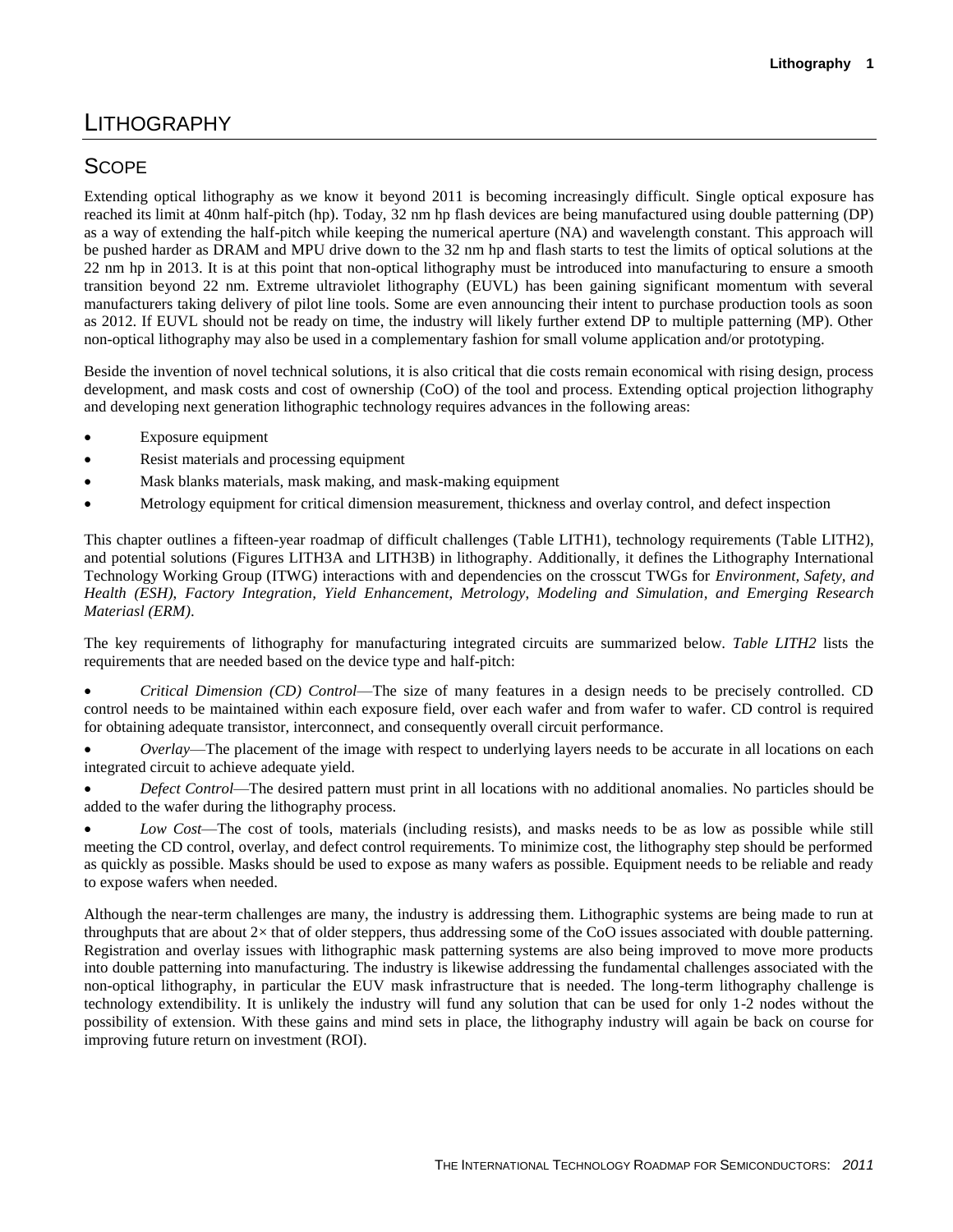## DIFFICULT CHALLENGES

*Table LITH1* shows the most difficult near-term and long-term challenges of the continuously shrinking minimum half-pitch. The dividing point between near term and long term (beyond 2018) comes somewhat arbitrary as the industry has to overcome the transition from traditional optical single patterning to either double and multiple patterning or patterning using EUV light already in the near term time frame. In the long term the question arises if these technologies can carry the industry through down to 11 nm half pitch resolution or alternative solutions like Maskless Lithography (ML2), Imprint, Directed Self Assembly or 6,x nm Lithography have to be implemented.

## DIFFICULT CHALLENGES-NEAR TERM: 2012-2018 (> 16 NM LOGIC/DRAM, > 11 NM FLASH)

#### *DOUBLE PATTERNING/SPACER TECHNOLOGY*

Meeting the required resolution using an optical wavelength is driving the use of multiple exposures to define each device layer. Some double exposure techniques are already being used, including alternating phase shift plus trim and double dipole exposures. These techniques allow for imaging at closer to the diffraction limit  $(k_1=0.25)$ . Further multiple exposure techniques have been designed to form images beyond the single-exposure diffraction limit; these place additional requirements on lithography that vary by the specific type of multiple exposure technique *(*Table LITH5).

Two basic processes, *pitch splitting* (PS) and *spacer patterning* (SP), and their requirements are defined by the differences in their critical lithography patterning steps. PS includes the traditional double *patterning* (DP) of two separate lithography/etch steps to define a single device layer, often called (litho etch litho etch [LELE]), and double exposure (DE), which is two lithographic exposures into one material with only one etch step. This can incorporate non-linear resists or a litho freeze process. The SP process uses one critical lithography step and then additional thin film deposition and etches steps in a spacerlike process to define two sets of critical features. (Note that this process also requires a second cut mask similar to the dipole lithography cut mask.) Spacer double/multiple patterning eliminates one or more critical exposures, but the allowable shapes are limited because the single exposure defines the location of the features. Figure LITH1 is a schematic of the process flows for these different approaches.<sup>1, 2, 3, 4</sup>



*Figure LITH1 Process Flows for Pitch Splitting (DE, DP), and Spacer Patterning*

All these technologies present their own challenges, as there are: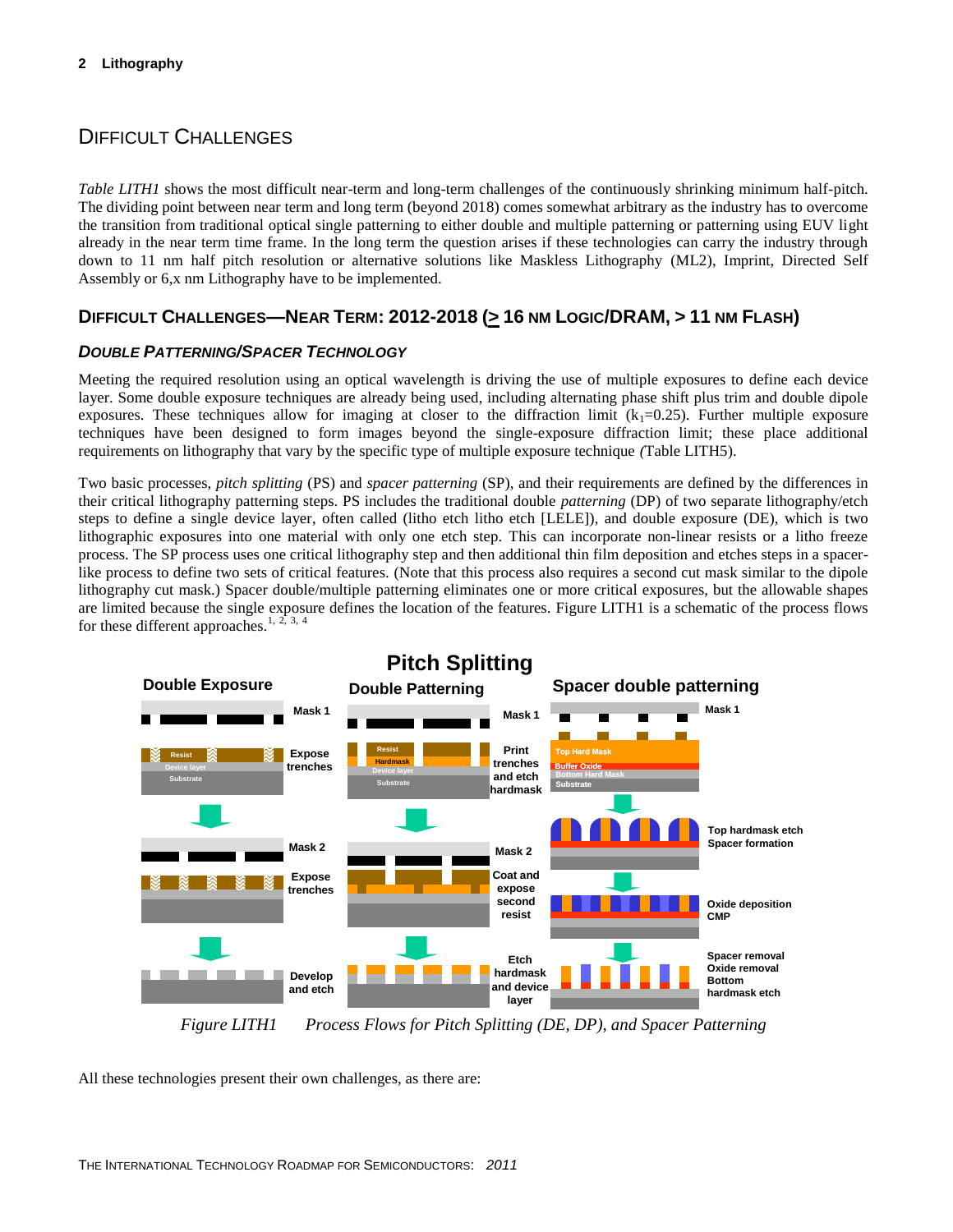- Overlay of multiple exposures including mask image placement, mask-to-mask matching, and CD control for edges defined by two separate exposures
- Photoresists with independent exposure of multiple passes
- Implementing and controlling additional process steps for spacer technology
- Fab logistics and process control to enable low cycle time impact efficient scheduling of multiple exposure passes and/or additional process steps for spacer technology.
- Availability of software to split the pattern, apply OPC, and verify the quality of the split while preserving critical features and maintaining a minimum amount of "pitch doubling/spacering steps" for arbitrary designs
- Availability of high productivity scanner, track, and process to maintain low cost-of-ownership
- Controlling LER, CD changes induced by metrology, and defects  $< 10$  nm in size
- Lithography and pitch splitting/spacering friendly design and design for manufacturing (DFM)

All these methods for pitch doubling break down latest at the diffraction limit of the single patterning step i.e. for devices with half pitches below 40 nm which is eminent for flash and according to the Roadmap will happen within the short time frame also for Logic and DRAM devices. To overcome this, a switch to multiple applications of the pitch splitting and spacering steps has to be performed, which will result in ever increasing above mentioned challenges for complexity, throughput and cost.

#### *OPTICAL MASK – COMPLEXITY, LONG WRITE TIME, COST*

The leading challenge for the near term and a significant challenge for the long term is the mask. Mask-making capability and cost escalation are critical to future progress and will require continued focus. Masks are both a commodity and an enabler of progress along the roadmap. The need for expensive high-end capital equipment in the mask shop along with low initial market volumes makes the market difficult for commercial mask shops. As a consequence, the mask industry has experienced numerous consolidations and partnerships to address the issues. This has in turn decreased the volume of capital equipment that is sold into the leading-edge market, further driving costs up, resulting in just-in-time capital equipment that is needed to develop the mask process for the industry.

The mask specifications have increased more quickly than the half-pitch designated by the roadmap.<sup>5</sup> Historically, this increase has been driven by the MPU gate line width (post-etch), contact printing and the greater mask error enhancement factor (MEEF) associated with low  $k_1$  lithography. The need for 2X patterns on the mask (i.e., sub-resolution enhancement patterns) has also contributed to the specifications, and double patterning demands mask registration specifications that far outpace the half-pitch in the roadmap (See *Table Lith5*).

Note also that the combined cost of the two masks is about  $1.5\times$  the cost of single masks due to more data for the two masks and longer inspection and repair times. For each successively smaller node, content on the mask typically grows by a factor of 2. In fact, to accommodate the optical pattern correction to achieve sub-wavelength imaging, the data growth per node has been expanding much faster than what doubling the pattern content would imply. The historical data growth rate has been 2.7 $\times$  per node over the last 8 years rather than 2 $\times$  would be expected. At the 32 nm node the mask cost of an optical mask far outweighs litho tool costs because of the excessive data to write these masks. Write time estimates for an optical mask at the 32 nm node exceed 35 hours because of extensive use of OPC. This effect accelerates into the 22 nm node and beyond.

Progressive defect formation has become a greater problem with organic and inorganic deposits forming on masks after many wafers are exposed. This has caused a 13X increase in the reworking of masks made for 193 nm lithography compared to older 248 nm technology.<sup>6</sup> Mask damage from electrostatic discharge (ESD) has long been a concern; it is expected to be even more problematic when mask feature sizes shrink. As CDs become more critical, electric field migration (EFM) has also been shown to change CD sizes.

A way out of the difficulties in optical lithography is seen in EUV technology, which by itself imposes its own set of challenges.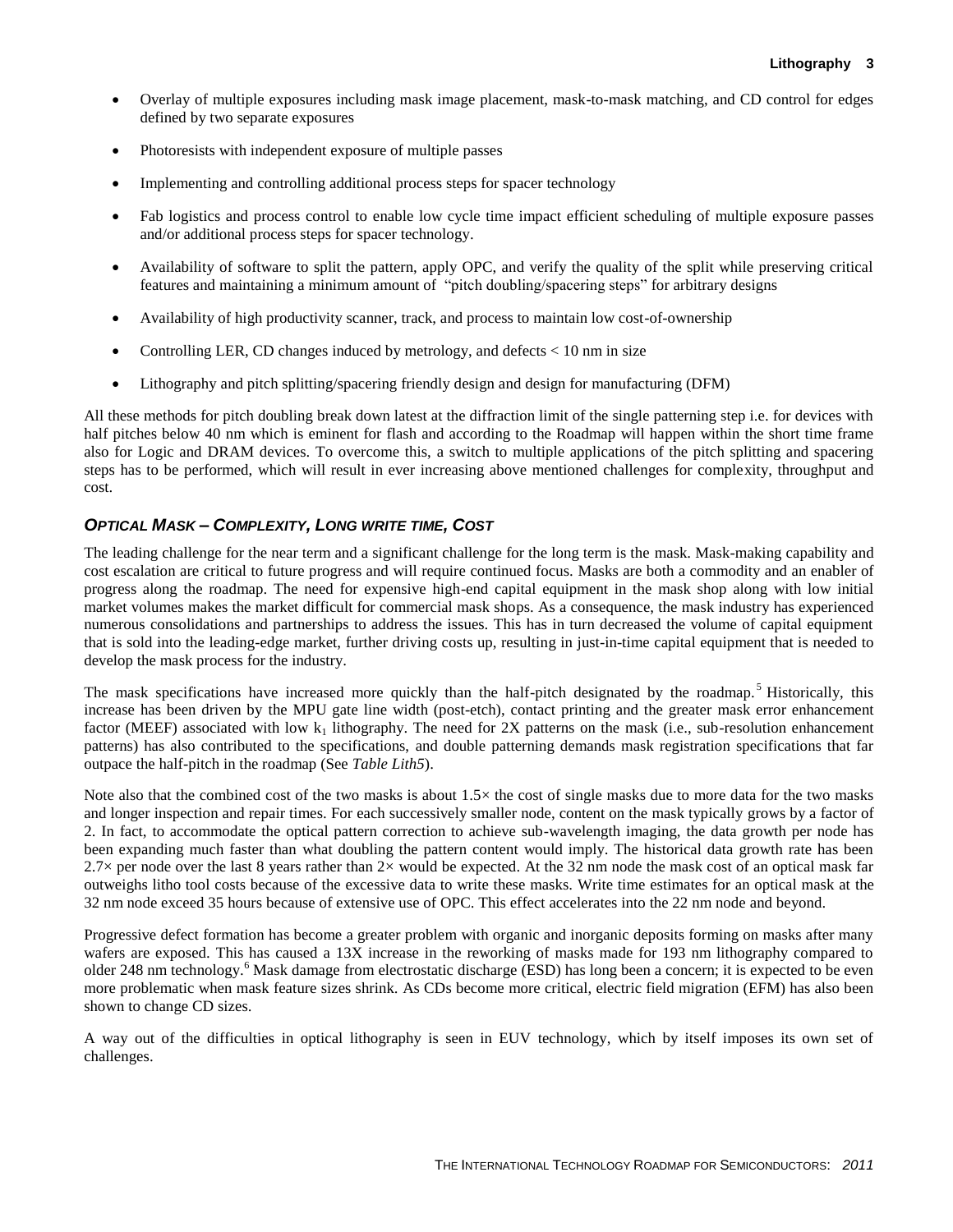### *EUV TECHNOLOGY – SOURCE POWER / MASK AVAILABILITY*

The observed challenges on EUV are:

- Source power > 180 W at intermediate focus, acceptable utility requirements through increased conversion efficiency and sufficient lifetime of collector optics and source components
- Fabrication of Zero Printing Defect Mask Blanks
- Establishing the EUVL mask Blank infrastructure (Substrate defect inspection, actinic blank inspection)
- Establishing the EUVL patterned mask infrastructure (Actinic mask inspection, EUV AIMs)
- Protection of EUV masks from defects without pellicles
- In fab EUV masks handling, storage and requalification
- Cost control and return on investment

Among these EUV concerns, source power is most prominent followed by mask defects and resist. These issues have been at the forefront of EUV issues for over the 5 years that they have been tracked.<sup>7</sup> The technology choice between DPP and LPP sources for achieving the required source power is still open. The achieved values in both technologies are currently limiting the achievable throughput of EUV lithography, which raises the concerns about CoO on EUV technologies.

The mask issues are numerous, involving many new changes that must be met simultaneously. Masks will require LTEM substrates, zero-defect multilayer reflecting surfaces, and new pattern absorber materials. The greatest concern is with phase defects, which for 22 nm half-pitch lithography can be as small as a 20nm disk that is 180 deg in phase (*Table LITH6*). The infrastructure for detecting this size has still not been developed on either substrates or blank or patterned masks, although programs are underway to realize this.

The next prominent challenge on EUV is resist.

#### *RESIST AT 16 NM AND BELOW*

Resist challenges involve:

- Resist with  $< 1.5$  nm 3s LWR,  $< 10$  mJ/cm2 sensitivity and  $< 20$  nm  $\frac{1}{2}$  pitch resolution
- $\bullet$  Limits of chemically amplified resist resolution capability for  $\lt 20$  nm half pitch due to acid diffusion length
- Materials with improved dimensional and LWR control add (limits)

Resist materials will require significant improvements. Acid diffusion in chemically amplified resist might limit the ultimate minimum half-pitch that can be achieved with high sensitivity resists unless diffusion length is reduced or new methods of sensitizing resists are found. New non-chemically amplified resists which show resolutions below 16 nm and acceptable LER are developed but they suffer under low sensitivities and other process issues.

#### *PROCESS CONTROL ON KEY PARAMETERS SUCH AS OVERLAY, CD CONTROL AND LWR*

Many challenges are associated with variability control, not just scaling. Variability control not only must keep up with dimensional scaling, but often needs to improve even faster. New and improved alignment and overlay control methods independent of technology option have to be developed. Also controlling LWR and CD changes induced by metrology, and defects < 10 nm in size are a challenge as well as greater accuracy of resist simulation models and accuracy of OPC and OPC verification.

To achieve demanding CD control tolerances, resolution enhancement techniques, design restrictions, and automated process control are being employed. All these aspects are particularly challenged with the insertion of double and especially multiple step options. To further extend optical lithography, new practices are required to better comprehend the increasing variation of critical dimensions as a fraction of the feature size in the design process. These practices are usually referred to as "design for manufacturing" (DFM). DFM allow designers to account for manufacturing variations during circuit design optimization, enabling the IC fabrication process to be optimized to provide the highest performance at a minimal cost. Ultimately, the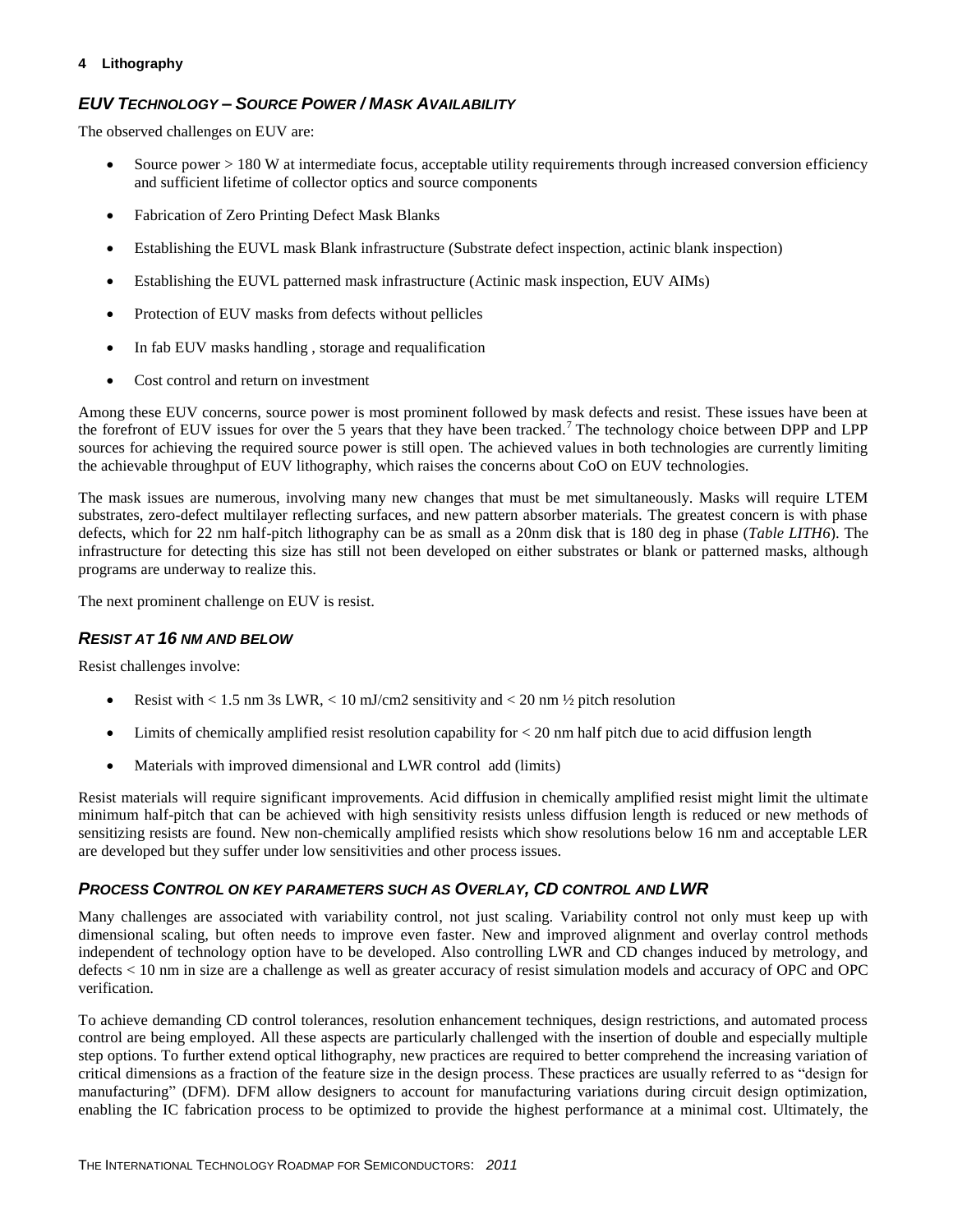designer could optimize the circuit with knowledge of all physical variations in the fabrication process and their statistical distribution. At the simplest level, designers are being made aware of library cells that have yielded well in manufacturing. Furthermore, simulations of the lithography, etch, and CMP processes are being used to examine the full chip area for weak spots in the layout that are most susceptible to manufacturing variations. Coordinates of these weak points are provided to mask and wafer CD metrology tools. Focus and exposure are optimized for printing weak spot regions with maximum process latitude rather than for test structures. The topographical features of these printed weak spots need to be evaluated with pattern fidelity metrology. The weak spot locations are then targeted for layout modification and monitoring during manufacturing. Automation of software to analyze these weak spots in design and feedback to the physical layout of cells is being aggressively pursued by electronic design automation (EDA) suppliers. DFM tools and techniques will be essential to minimizing mask revisions and achieving adequate yield in the wafer fab. See the *Design chapter* for more information on DFM.

#### *450 MM TRANSITION*

In addition to these challenges in the near term time frame transition to 450 mm diameter wafer processing is scheduled. This requires that all tools in the fab environment are adapted to 450 mm diameter wafers. A focused development path for equipment suppliers has to be established to make all necessary tools needed for 450 mm and make fab infrastructure available at the required need time. Return on the investment on supplier side is an issue as well as CoO on manufacturers' side.

## DIFFICULT CHALLENGES--LONG TERM: 2019-2025 (< 16 NM LOGIC/DRAM, 11 NM FLASH HVM)

The long term challenges are dependent on the potential solutions which will be chosen out of the potential solution table. As shown there the transition to new technologies might even be necessary already at larger half pitches. All solutions will require new infrastructure support, which makes it necessary to narrow down to 2-3 options at an early stage for implementation and in order to be able to focus financial support in developing the necessary technology together with its infrastructure.

As EUV remains the leading candidate for 22nm and 16 nm half pitch, its extension to higher resolutions is in the focus of the long term challenges. Even higher source powers will be required for the resist needs and an increase in NA for resolution enhancement could result in larger chief ray angles on the mask. In order to overcome shadowing and other 3D effects on the mask one will have to optimize absorber materials and absorber thickness as well as the multilayer stacks.

Multiple patterning with EUV will also be an option which will imply solutions to CoO and process difficulties as mentioned in above Multiple Patterning chapter.

Resist difficulties will be prolonged and enhanced from the near term challenges as is true for the other challenges mentioned in the near term section. So even more demanding overlay, defect, and CD control requirements will continue to pose challenges for process control, resist development, and mask development.

The possible use of maskless lithography will probably require die-to-database inspection of wafers to replace die-to-database inspection of masks.

If imprint lithography finds its way as volume manufacturing solution, mask fabrication, defectivity control, and metrology becomes even more challenging as imprint lithography templates have the same dimensions as the wafer pattern.

Directed self assembly, in which the molecular structure of the imaging material drives the sub-lithographic feature sizes and control, is a new star on the horizon to overcome the potential limitations of the so far considered next generation lithography technologies. The major challenge here will be to cope with the requirement of defect free processing where it is not clear yet if this challenge is a chemical engineering or a fundamental physical issue.

A more classical solution path would be to reduce the EUV wavelength to 6.x nm. This path would inherit all the challenges of EUV we are confronted with currently in the near term time frame from source availability to mask infrastructure and resist performance.

Apart from these challenges also the implication of further shrinks to supporting infrastructure should not be forgotten. Examples are metrology tool availability to measure and control key parameters like CDU, overlay, material thicknesses, defect, etc.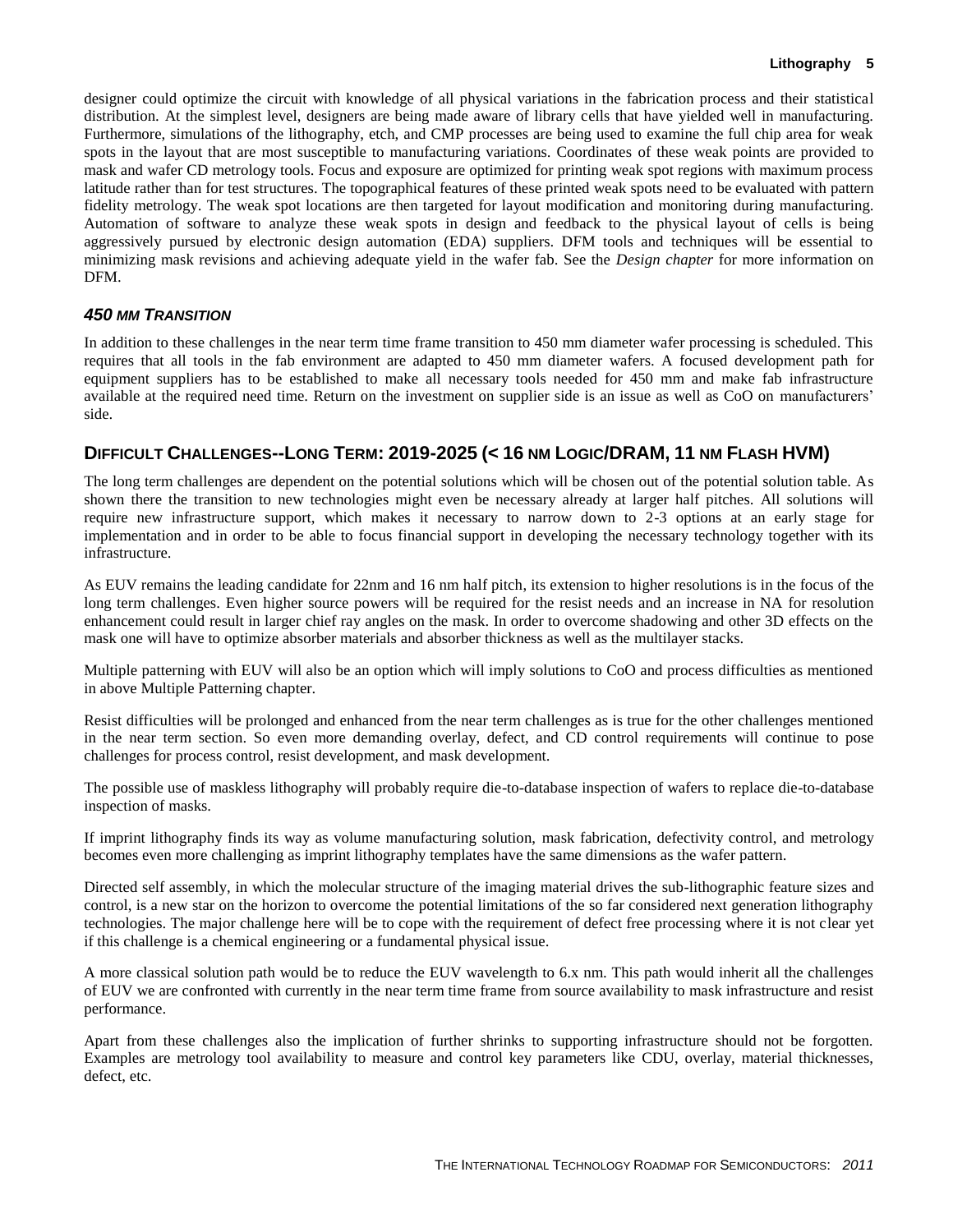Although many technology approaches exist, the industry is limited in its ability to fund the simultaneous development of the full infrastructure (exposure tool, resist, mask, and metrology) for multiple technologies. Closely coordinated global interactions within industry and among industry, universities, and governments are necessary to narrow the options for these future generations and focus support to enable one or perhaps two technologies to be ready for manufacturing at the desired time.

The introduction of non-optical lithography will be a major paradigm shift that will be necessary to meet the technical requirements and complexities for continued adherence to Moore's Law. This shift will drive major changes throughout the lithography infrastructure and require significant resources for commercialization. These development costs must necessarily be recovered in the costs of tools, masks, and materials.

|   | Near Term Challenges (2011-2018)                                                                  |  |  |  |
|---|---------------------------------------------------------------------------------------------------|--|--|--|
|   | (16nm Logic/DRAM @ HVM; Flash 11nm @ optical narrowing with 16nm in HVM)                          |  |  |  |
|   | Multiple patterning - cost, throughput, complexity                                                |  |  |  |
|   | Optical mask - complexity with SRAF, long write time, cost                                        |  |  |  |
|   | EUV source power to meet throughput requirement;                                                  |  |  |  |
|   | Defect "free" EUV masks availability; mask infrastructure availability; EUV mask in fab handling, |  |  |  |
|   | storage, and requalification.                                                                     |  |  |  |
| 4 | Resist at 16nm and below that can meet sensitivity, resolution, LER requirements                  |  |  |  |
| 5 | Process control on key parameters such as overlay, CD control, LWR at 16nm HVM                    |  |  |  |
| 6 | Retooling requirements for 450mm transition                                                       |  |  |  |

|   | Long Term Challenges (2019 - 2025)<br>$(11nm \ @HVM)$                                           |
|---|-------------------------------------------------------------------------------------------------|
|   | Higher source power, increase in NA, chief ray angle change on EUV; Mask material and thickness |
|   | optimization                                                                                    |
|   | 2 Defect free DSA processing                                                                    |
| 3 | Infrastructure for 6.Xnm Lithography or multiple patterning for EUVL 13.5nm                     |
|   | 4 Metrology tool availability to key parameters such as CDU, thickness control, overlay, defect |
| 5 | Early narrow and implement $\sim$ 2 options with viable infrastructures support                 |

*Table LITH1 Lithography Difficult Challenges*

## LITHOGRAPHY TECHNOLOGY REQUIREMENTS

The lithography roadmap needs are defined in the following tables:

- Lithography Requirements (Table LITH2)
- Resist Requirements (Tables LITH3A and 3B)
- Optical Mask Requirements (Tables LITH4)
- Multiple Patterning Reuirements (Table LITH5)
- EUV Mask Requirements (Table LITH6)
- Imprint Mask Requirements (Table LITH7)
- Maskless Lithography Requirements (Table LITH8)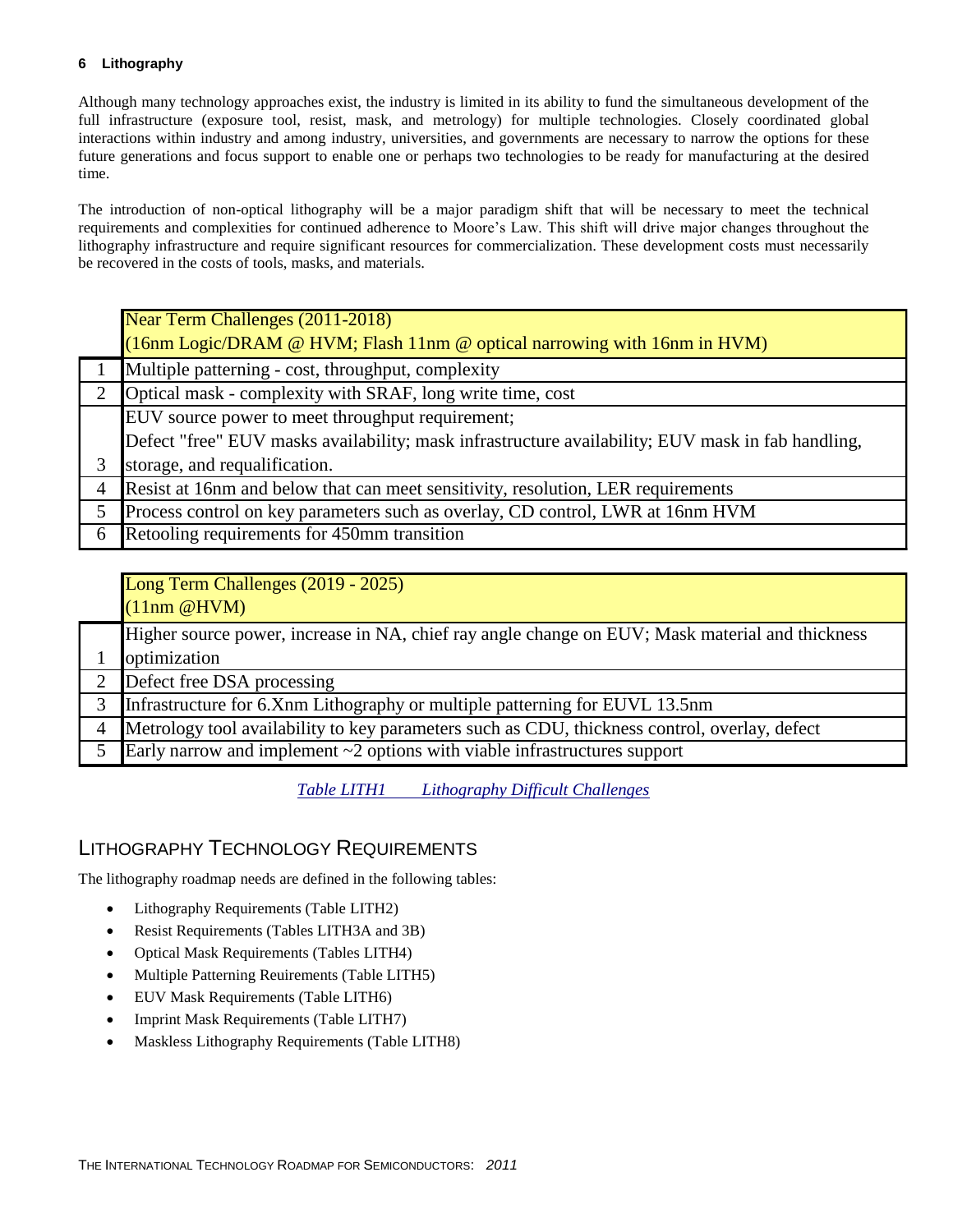#### *Table LITH2 Lithography Technology Requirements*

The format of Table LITH2 reflects the differences in the lithographic requirements that are set by ORTC - Product Generations and Chip Size Model Technology Trend Targets. The table specifies three device types that push the lithographic requirements the most: DRAM half-pitch (contacted), MPU/ASIC Metal half-pitch, and Flash half-pitch (uncontacted poly). The Flash device pushes the half-pitch the most while MPU pushes the physical gate length and CDs the most. Each of these technologies needs a different set of specifications for CD control, contact size, and overlay depending on the half-pitch and design. The table uses the values from the ORTC table (fixed numbers) and then equations to determine the other specific parameters associated with a particular specification. For example, CD control for the DRAM device is 12% of the DRAM half-pitch times the percentage of the error budget shared between lithography and etch (in quadrature).

Requirements for a short MPU gate length after etch create significant challenges for metrology and process control. Controlling critical dimensions to the required  $\pm$  12% tolerance of the final etched gate CD is becoming increasingly more difficult. This 12% includes cross-field, cross-wafer, wafer-to-wafer, and lot-to-lot variations. Post-development line width reduction techniques are becoming more prevalent and more capable. Printing larger features in resist improves CD control by providing for a larger lithography process window. Similarly, for the contact size in resist, the printed size with 193nm immersion process is limited to 55nm. It is assumed that various etch shrinking techniques are applied to achieve the final desired size as indicated in Table LITH2. Contact size below 30nm is assumed to be printed with either EUV lithography or next generation lithography process, which is targeted to be ready for volume production by 2013~2014 time frame. Integrated circuit manufacturers are also modifying design rules to make the patterning task more feasible. Metrology will play a critical role in defining these lithography-friendly design rules.

The mask counts (not masking layers) for three different products have been updated. The survey results from relevant IDM are used as the projected roadmap. There is no implicit clarification on the causes of mask count reductions in 2014 for flash and DRAM and 2016 for MPU. However, they appear to have correlation with the implementation of charge trap architecture for memory in 2012, multi-layer 3D in 2016, and EUV Lithography for MPU in 2015.

# *Table LITH3A Resist Requirements Table LITH3B Resist Sensitivities*

Photoresists need to be developed that provide good pattern fidelity, good line width control, low line width roughness, and few defects. As feature sizes get smaller, defects and monomers will have comparable dimensions with implications for the filtering of resists. See Table LITH3A.

The effects of line edge roughness (LER) and line width roughness (LWR) are continuing to be issues and affecting device performance. Therefore, metrology tools are needed to be modified to accurately measure these variations. High frequency line width roughness affects dopant concentration, profiles and interconnects wire resistance. Line width roughness at higher spatial frequencies results in variations of transistor gate length over the active region of the device. This variation increases leakage and causes the speed of individual transistors to vary, which in turn leads to IC timing issues. The line width and line edge roughness also contributes to the CD uniformity error budget for small gate lengths and long LER/LWR correlation lengths. The CD uniformity component from LER/LWR is likely to drive the required LER/LWR numbers even more aggressively than in previous roadmaps. Because of the particular challenges associated with imaging contact holes, the size of contact holes after etch will be smaller than the lithographically imaged hole, similar to the difference between imaged and final MPU gate length. See *Table LITH2* for the technology requirements. Post exposure bake (PEB) sensitivity continues to be reduced. The values are no longer rounded to the nearest nanometer.

The resist sensitivity tables are based on the CoO associated with the different lithography approaches. The more sensitive the resist, the more wafers could be processed. However, in general there is a limit associated with the three parameters that the resist has to maintain: sensitivity, resolution, and LWR. Improvements of any one of these usually come at the cost of the other specifications. Moves to improve the photon quantities by increasing the illumination power associated with the lithography tools are going on. This will allow higher throughput or may allow users to use less sensitive resists for improved resolution and LWR. High voltage e-beam resist sensitivities have been changed to TBD but the target range is from 5-30 µC/ cm2 based on the need from Cost of Ownership perspective. Shot noise may push this range to be significantly higher. There will be more discussion in the 2012 revision.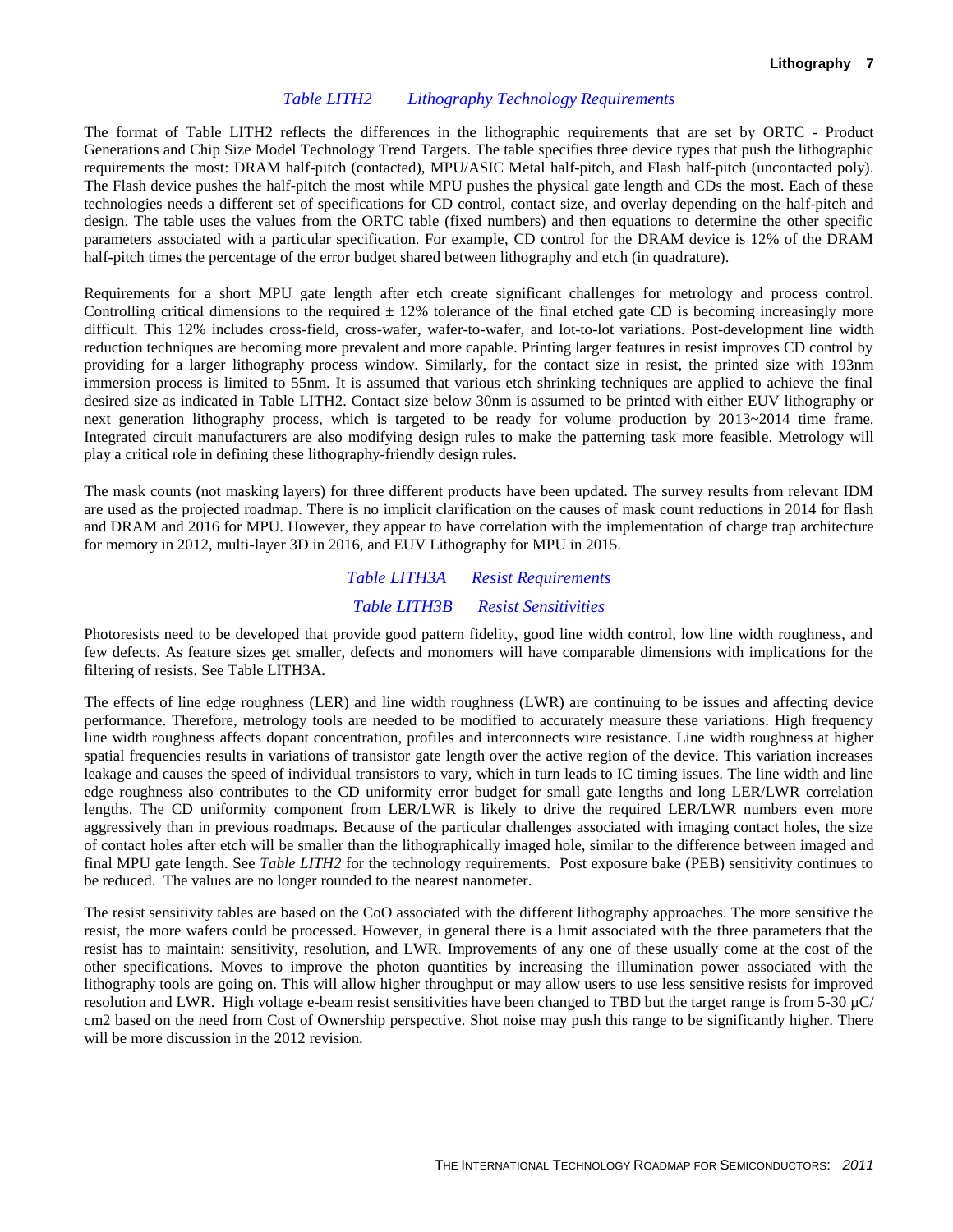#### *Table LITH4 Optical Mask Requirements*

Earlier editions of the ITRS split optical mask requirements into two tables, one for single-patterning and the other for doublepatterning. In the 2011 edition, LITH4 focuses exclusively on masks intended for multiple patterning. Instead of relying on incremental improvements to wavelength and numerical aperture, the favored approaches are either to stay with the current 193 nm immersion, 1.35 NA systems and continue shrinking with multiple patterning steps, or move to an alternative patterning technology. It was because resolution of 193 nm, 1.35 NA systems is limited to about 80 nm pitch, only multiplepatterning optical solutions can meet ITRS requirements from 2011 onward. This consideration has prompted significant changes to Table LITH4.

Most of the changes follow from the fact that mask patterns will stop shrinking with wafer patterns according to scanner reduction. Various multiple-patterning techniques use side-wall spacers to define wafer patterns, or apply significant etch bias or other post-lithography process bias. In all cases, the simple correspondence of mask dimensions to wafer dimensions is lost. Mask features will continue to shrink to about 80 nm, corresponding to a 3:1 duty cycle at 320 nm pitch (80 nm pitch at wafer scale). The rapid growth of data volume per mask will also slow significantly when we reach this limit. Data volume per layer will continue to grow as before; it will just be split among multiple masks.

Although mask patterns may stop shrinking, CD control and overlay tolerances must continue to track wafer requirements. These are the most challenging requirements for optical masks. Greater sensitivity of image errors to mask errors (MEEF) drives this as we approach 80 nm wafer pitch in a single patterning step. Values of MEEF in the 2011 version of LITH4 are higher than those from prior years, an adjustment that was based on published data. This will increase the relative contribution of masks to total CD errors, and is accounted for by changing the fraction from 40% in 2010 to 50% in the current table. Despite the larger allocation, improvements in equipment, process technology, and metrology will be necessary to meet CD control requirements.

Increased reliance on computation of mask patterns has helped to provide necessary process control as lithographic resolution approaches its limits. Starting with optical proximity correction to put nominal images on target, mask patterns are now designed to improve depth of focus, increase contrast, and reduce MEEF. The scope of computational lithography also includes illuminator design, which has expanded as exposure systems with more versatile illuminators have become available. Entries in the 2011 ITRS tables related to line width control, MEEF, and mask specifications assume that mask patterns are optimized with computational methods that comprehend process control. Significant progress has occurred regarding algorithms to solve the inverse imaging problem and synthesize mask patterns that yield larger process windows. Taking advantage of computational lithography depends on continued improvement of mask writers and inspection systems to produce more complex patterns, and reduction of measurement uncertainty to calibrate accurate models. Integration of computational lithography with multiple patterning must address where pattern decomposition belongs in the data flow from design to mask data preparation. Although computational lithography is most often associated with 193 nm immersion exposures now, it also may be applied to extend EUV capability using similar methods.

#### *Table LITH5 Multiple Patterning Requirements*

The multiple patterning table is divided into three parts, leading with half-pitch requirements for the different device types, followed by two process requirement sections: Generic pitch splitting by multiple exposures and pitch splitting by sidewall spacer double and quadruple patterning. The roadmap for *Generic Pitch Splitting* is driven principally by MPU metal halfpitch while the *Spacer Patterning* requirements are driven principally by NAND-Flash; as such the lithography requirements are substantially different for each technique. The fundamental premise is that both the line and the space must meet the 12% CD specification. Since the space depends on the overlay and printed line width, meeting the 12% specification drives the overlay specification for multiple exposure double patterning and drives CDU specifications for spacer patterning techniques. In both cases, control of space CDU (and thus overlay requirements) is convoluted also with CD control for the line. Therefore, to make the overlay specification as large as possible, process requirements for manufacturing steps which control the line CDU are also tightened to the fullest extent of existing process capability.

Although the optical mask table is extended to 8nm NAND half-pitch and 6nm DRAM half-pitch, no optical solutions (up to quadruple spacer patterning) are yet known to pattern below the 11nm half-pitch starting in 2020 for NAND and 2021 for DRAM. Assumptions are that EUV lithography will be part of the patterning solutions by 2020.

#### Sidewall Spacer Patterning Discussion:

The sidewall spacer patterning section of the table has been revised into two principal sections, (a) manufacturing process capability requirements and (b) resulting patterning performance per-feature. This format simplifies the presentation of the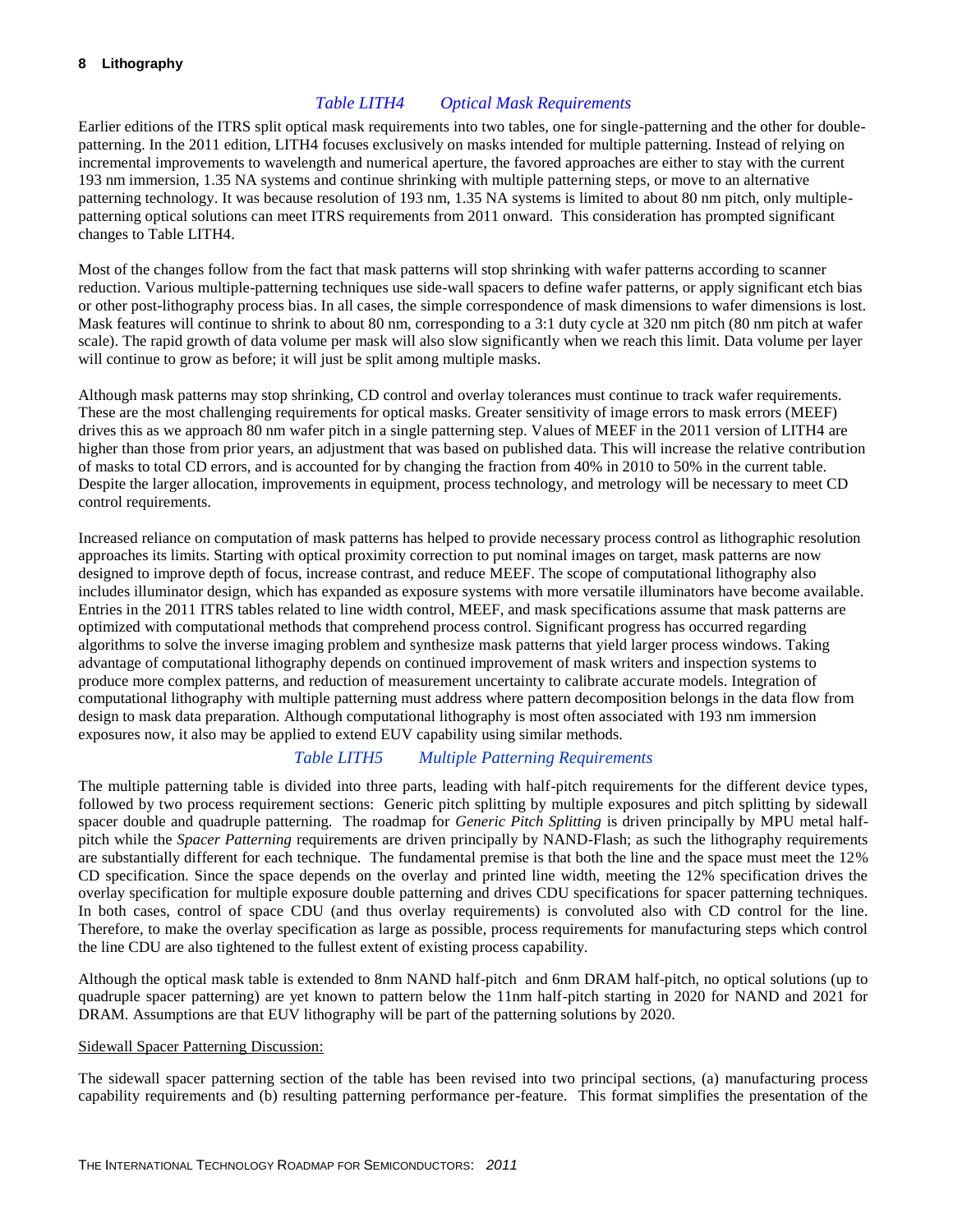spacer patterning roadmap requirements by distinguishing the equipment performance needs (module inputs) from calculated CD-control for the various types of line/space data pools (module outputs). Currently, NAND flash is driving the sidewall spacer patterning requirements, where the design requirement is to have all spacer patterned features meet the target half-pitch +/- 12% (from ITRS table DESN9, row title "% CD Variability"); as such, the manufacturing process requirements are set so that all patterned features (lines & spaces) have a mean + 3 sigma less than 12% of the half-pitch after all the tolerance stackup is combined.

*Definitions*: In this section, MTT refers to wafer mean-to-target; i.e. for 32nm half-pitch SADP a mandrel target is 32nm. A wafer with a mean of 33nm has a MTT equal to 1nm. Likewise, the sidewall spacer would have a target of 32nm. A wafer with a sidewall spacer measuring 33nm would have a MTT equal to 1nm. MTT for mandrel and spacer are important because they generate placement errors of the lines and spaces (similar to overlay in litho-etch-litho-etch). In these tables, CDU refers to the combined 3-sigma for inter-field and intra-field locations. MTT + 3sigma refers to the root-mean-square of the two errors; where NAND flash requires that all features have MTT + 3sigma <12% after factoring in the various tolerance stackup contributions for each feature type.

Limited by the 80nm pitch of water immersion lithography, a transition from spacer double patterning to spacer quadruple patterning occurs below 20nm half-pitch. This transition is indicated in the table by the row titled "multiplication factor". Most of the spacer related equations undergo change during this transition from double to quadruple patterning. Figure LITH2A shows spacer double patterning process schematic with feature definitions, and figure LITH2B shows spacer quadruple patterning process with schematic and feature definitions. Note that the sidewall spacer quadruple pattering scheme is nothing more than two cycles of sidewall spacer double patterning. There is, however, the addition of a new data pool for spaces (called "spacer defined space") see figure LITH2B. Space #1 and #3 (indicated in figure LITH2B) are defined as "spacer defined space" because they originate from the first spacer deposition. Space #2 is defined as the "core space" (similar to double patterning) which originates from the first mandrel (core) and space #4 is defined as the "gap space" (similar to double patterning) which originates from the gap space formed between the first two spacers. In both the spacer double patterning and spacer quadruple patterning, the "gap" space contains the most tolerance stack-up and is the performance limiting feature which drives the manufacturing process error budgeting.

*Manufacturing Process Capability*: The two performance limiting steps within a sidewall spacer patterning scheme are (1) the CD control of the mandrel and (2) the CD control of the spacer deposition process. When referring to the mandrel, some processing techniques utilize photo-resist as a mandrel while other techniques use resist as a mask to etch a mandrel into another material. In the former case, the photo-lithography process must meet the mandrel CDU (combined inter-field and intra-field 3-sigma) along with MTT; in the latter case, where the mandrel is formed by litho and etch, the final etched mandrel must meet the listed CDU and MTT performance requirements. The CD control of the spacer deposition process also has both CDU and MTT requirements. The ITRS lithography working group uses the following error budgeting guidelines, so that all features will meet the MTT + CDU < 12% requirements: mandrel CDU < 6% of half-pitch, mandrel MTT < 4% of half-pitch, spacer deposition  $\lt 3\%$  of half-pitch for both MTT and CDU. More error budgeting is allocated to the mandrel than to the spacer deposition because of the greater challenges to control this dimension. Regarding the mandrel, more error budget is allocated to the within wafer CDU, which is a combination of both inter-field and intra-field, than to the wafer's MTT. Figure LITH2C shows the corresponding equations and percentages for the various table rows related to spacer patterning. Note that "gap space MTT + 3sigma" is 11.1% during the double patterning era and 10.8% during the quadruple patterning era, which is the performance limiting feature. Also note that "spacer defined space" appears as a third data-pool for spaces after the transition to quadruple patterning. Additionally, to accommodate the additional tolerance stack-up involved with the spacer quadruple patterning process, the error budget for the spacer deposition process tightens to 2% of half-pitch.

For current NAND layouts, the cut (trim) mask overlay requirements are quite relaxed. Although NAND flash is driving the half-pitch scaling, there are other spacer patterning user groups, such as those using spacer patterning to produce fins (FinFET) devices) and active islands (DRAM) using line and cut techniques. These approaches will have moderately aggressive overlay requirements and scale with the spacer pattern array pitch. A cut mask must be applied for the purpose of cutting lines, removing dummy-fins on pitch, or blocking trenches in BEOL patterning. A row specifically addressing the overlay requirements for spacer cutting (or trench blocking) is added to the spacer patterning section. Figure LITH2D shows a schematic and equation for approximating these overlay requirements. It is assumed that a cut mask (for a single line cut) is designed with edges that fall exactly half-way between spacers. Thus, as a first order approximation the alignment tolerance without guard-banding is ¼ of the array's pitch. From this starting point, we need to guard-band by the placement shift of the spacer, which results from CD errors on the spaces. The tolerance stack-up analysis shows that the gap space has the most CD error, and will generate the maximum spacer placement offsets; therefore we need to guard-band by the gap space (MTT  $+3$ ) sig)/2. Secondly, we need to guard-band by the CDU control of the cut mask opening. Assuming a cut mask opening equal to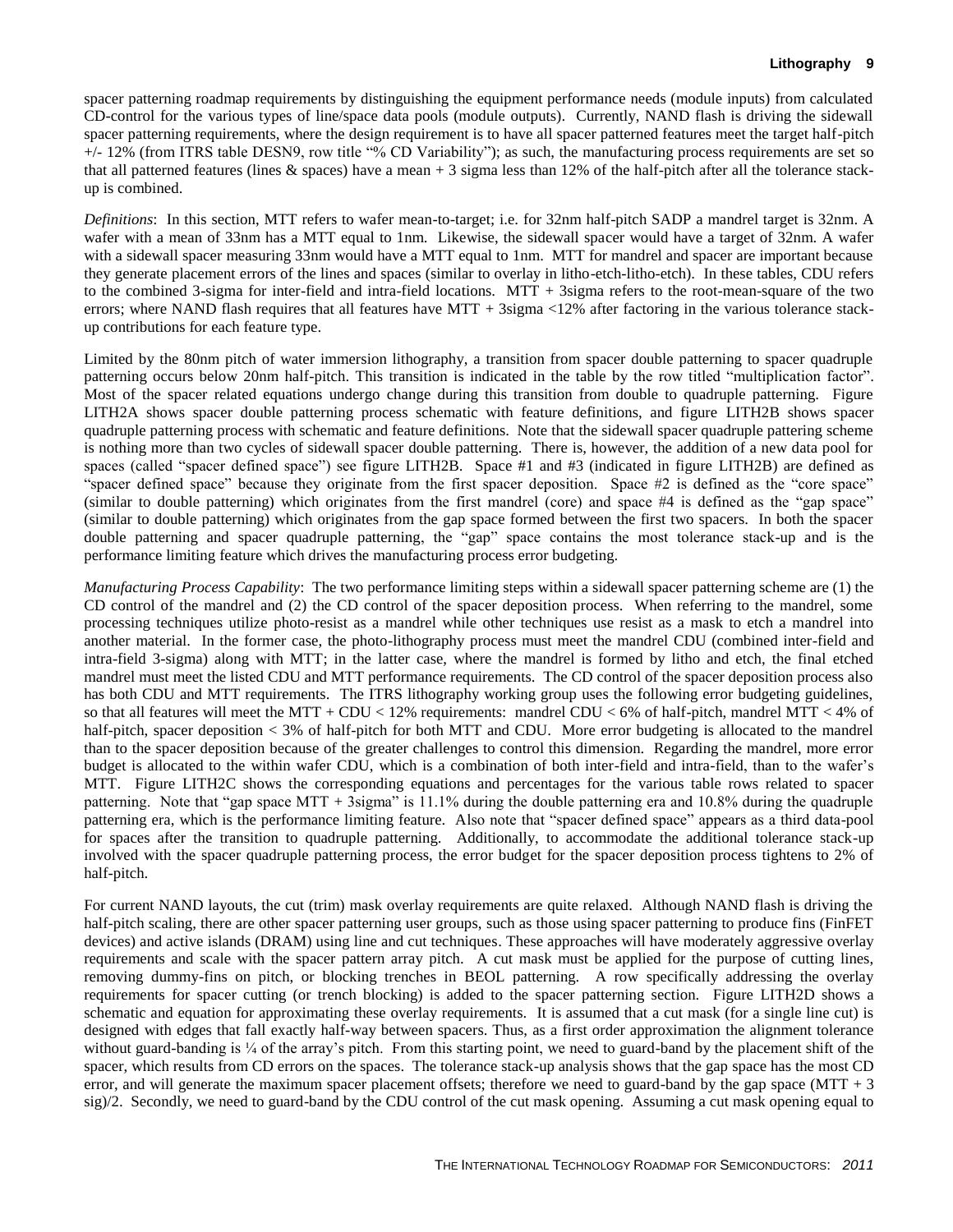the array's pitch, and assuming a CD control of that feature of 5%, then we need to guard-band by an additional 5% of the array's pitch. Thus the equation presented in the table is that overlay requirements for applying cut masks to a spacer patterned array (Fin cutting, DRAM island cutting, dummy line removal, etc) is equal to 25% of the pitch minus gap space (MTT+3sigma)/2 minus 5% of pitch. Please note that NAND cut masks are substantially relaxed.

Within the spacer patterning section of table LITH5, the manufacturing process requirements are colored to indicate the state of readiness to achieve the forecasted requirements. The assumptions used when assessing the ability to meet mandrel CDU (intra-field and inter-field) is that users will be performing high order dose corrections across wafer and fields in mass production, which may even be applied to correct for dedicated etch chamber fingerprints; furthermore, to control MTT it is assumed that users will be applying some form of feed-forward and feed-back process control as well.



*Figure LITH2A: Schematic of positive tone Sidewall Spacer Double Patterning, with definition of "core space" and "gap space". Gap space always has the greatest tolerance stack-up.*

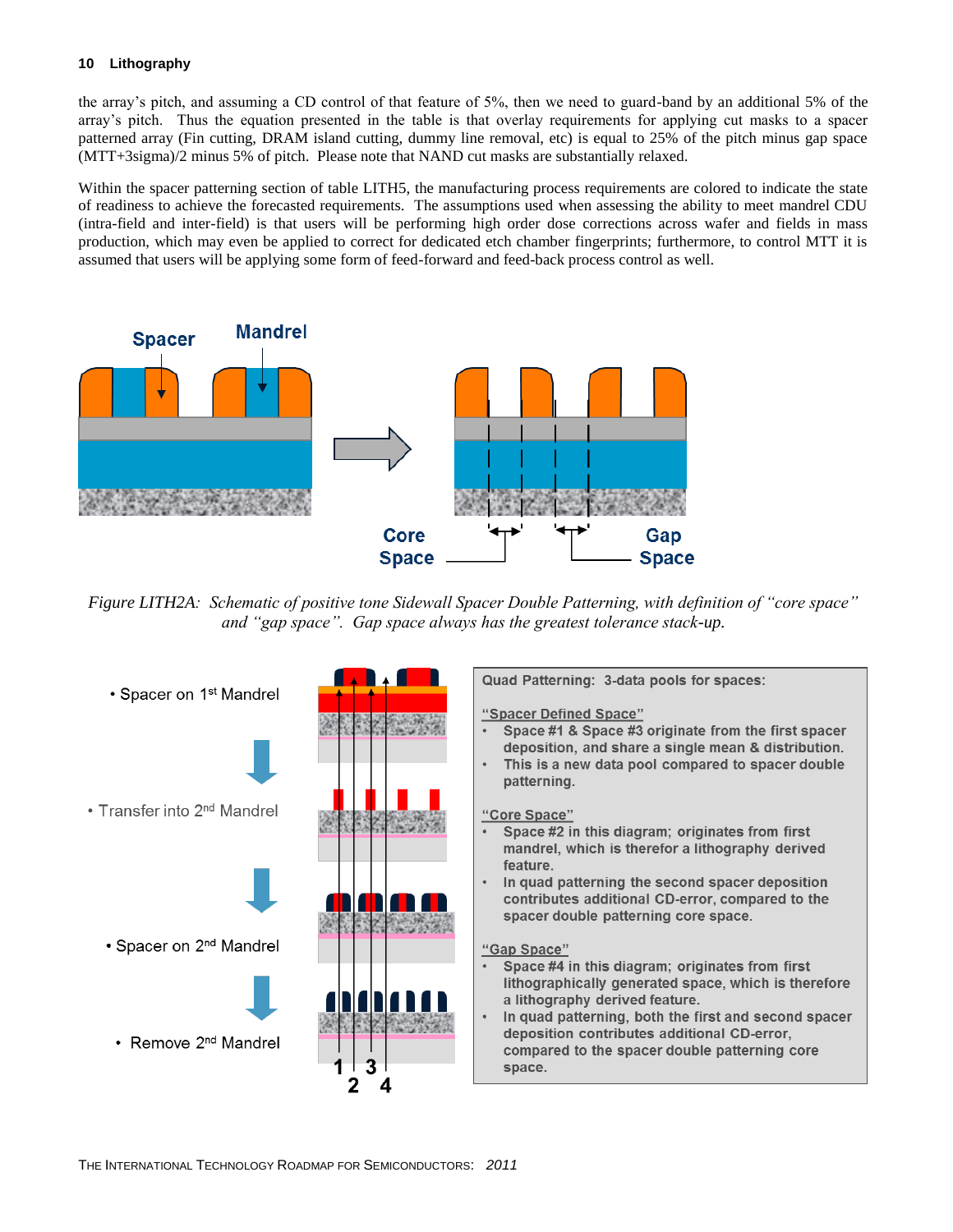## *Figure LITH2B: Schematic of Sidewall Spacer quadruple patterning, indicating and defining the various data pools for spaces.*

|                                                                                      | A                         | B                                                    |                                              | D            | E          | F          | G                     | н                                                              |              |            | К          |
|--------------------------------------------------------------------------------------|---------------------------|------------------------------------------------------|----------------------------------------------|--------------|------------|------------|-----------------------|----------------------------------------------------------------|--------------|------------|------------|
|                                                                                      |                           |                                                      | <b>SADP Formula's</b>                        |              |            |            | <b>SAQP Formula's</b> |                                                                |              |            |            |
| $\overline{2}$<br>3<br>4                                                             |                           | NAND 1/2 pitch                                       | <b>Half-Pitch</b>                            | 100%         | 22         | 20         |                       | <b>Half-Pitch</b>                                              | 100%         | 15         | 12         |
| 5<br>6                                                                               | Mfg. Process              | Mandrel CDU<br>Mandrel MTT                           | =6%*C3<br>=4%*C3                             | 6.0%<br>4.0% | 1.3<br>0.9 | 1.2<br>0.8 |                       | $=6\%$ *H3<br>$=4\%$ *H3                                       | 6.0%<br>4.0% | 0.9<br>0.6 | 0.7<br>0.5 |
| $\overline{7}$<br>$\overline{\mathbf{8}}$                                            | Capability                | Spacer CDU                                           | =3%*C3<br>$=3%$ *C3                          | 3.0%<br>3.0% | 0.7<br>0.7 | 0.6<br>0.6 |                       | $=2\%$ *H3                                                     | 2.0%<br>2.0% | 0.3<br>0.3 | 0.2<br>0.2 |
| 9 <sup>°</sup>                                                                       |                           | Spacer MTT                                           |                                              |              |            |            |                       | $=2\%$ *H3                                                     |              |            |            |
| 10<br>11                                                                             |                           | Line CDU<br>Line MTT                                 | $=$ C7<br>$= C8$                             | 3.0%<br>3.0% | 0.7<br>0.7 | 0.6<br>0.6 |                       | $=$ H7<br>$=$ $H8$                                             | 2.0%<br>2.0% | 0.3<br>0.3 | 0.2<br>0.2 |
| $\begin{array}{r} 12 \\ \hline 13 \\ 14 \\ \hline 15 \\ 16 \\ \hline 17 \end{array}$ |                           | Line MTT+3sigma<br>Core Space CDU                    | =SQRT(C7^2+C8^2)<br>$= C5$                   | 4.2%<br>6.0% | 0.9<br>1.3 | 0.8<br>1.2 |                       | =SQRT(H7^2+H8^2)<br>=SQRT(H5^2+(2*H7)^2)                       | 2.8%<br>7.2% | 0.4<br>1.1 | 0.3<br>0.9 |
|                                                                                      | Resulting                 | Core Space MTT<br>Core Space MTT+3-sigma             | $=$ C6<br>=SQRT(C5^2+C6^2)                   | 4.0%<br>7.2% | 0.9<br>1.6 | 0.8<br>1.4 |                       | =SQRT(H6^2+(2*H8)^2)<br>=SQRT(H13^2+H14^2)                     | 5.7%<br>9.2% | 0.8<br>1.4 | 0.7<br>1.1 |
|                                                                                      | Patterning<br>Performance | <b>Gap Space CDU</b><br><b>Gap Space MTT</b>         | =SQRT(C5^2+(2*C7)^2)<br>=SQRT(C6^2+(2*C8)^2) | 8.5%<br>7.2% | 1.9<br>1.6 | 1.7<br>1.4 |                       | =SQRT(H5^2+(2*H7)^2+(2*H7)^2)<br>=SQRT(H6^2+(2*H8)^2+(2*H8)^2) | 8.2%<br>6.9% | 1.2<br>1.0 | 1.0<br>0.8 |
| $\frac{1}{18}$                                                                       |                           | Gap Space MTT+3-sigma                                | =SQRT(C16^2+C17^2)                           | 11.1%        | 2.4        | 2.2        |                       | =SQRT(H16^2+H17^2)                                             | 10.8%        | 1.6        | 1.3        |
| 19<br>$\overline{20}$                                                                |                           | Spacer Defined Space CDU<br>Spacer Defined Space MTT |                                              |              |            |            |                       | $=$ H7<br>$=$ H <sub>8</sub>                                   | 2.0%<br>2.0% | 0.3<br>0.3 | 0.2<br>0.2 |
| $\overline{21}$                                                                      |                           | Spacer Defined Space MTT+CDU                         |                                              |              |            |            |                       | $=SQRT(H7^{2}+H8^{2})$                                         | 2.8%         | 0.4        | 0.3        |

*Figure LITH2C: Shows that corresponding equations and percentages for the various table rows; note that "gap space MTT+3sigma" is 11.1% during the double patterning era and 10.8% during the quadruple patterning era, which is the performance limiting feature. Also note that "spacer defined space" appears as a third data-pool for spaces after the transition to quadruple patterning. All features have MTT+3Sigma < 12% per NAND flash requirements.*



*Figure LITH2D: Schematic of a cut mask applied to a spacer array for the purpose of line cutting, such as in Fin formation, DRAM island formation, or dummy fin removal, where one needs to critically cut one line on pitch. The equation describes the overlay requirements of the cut mask accounting for the various guard-banding due to spacer placement errors and cut mask CD-control errors.* 

## *Table LITH6 EUV Mask Requirements*

Table LITH6 covers the EUV mask requirements. Common requirements such as CD and overlay are developed in the same way as the optical requirements. The MEEF values have been updated in the equations based on calculations with assumed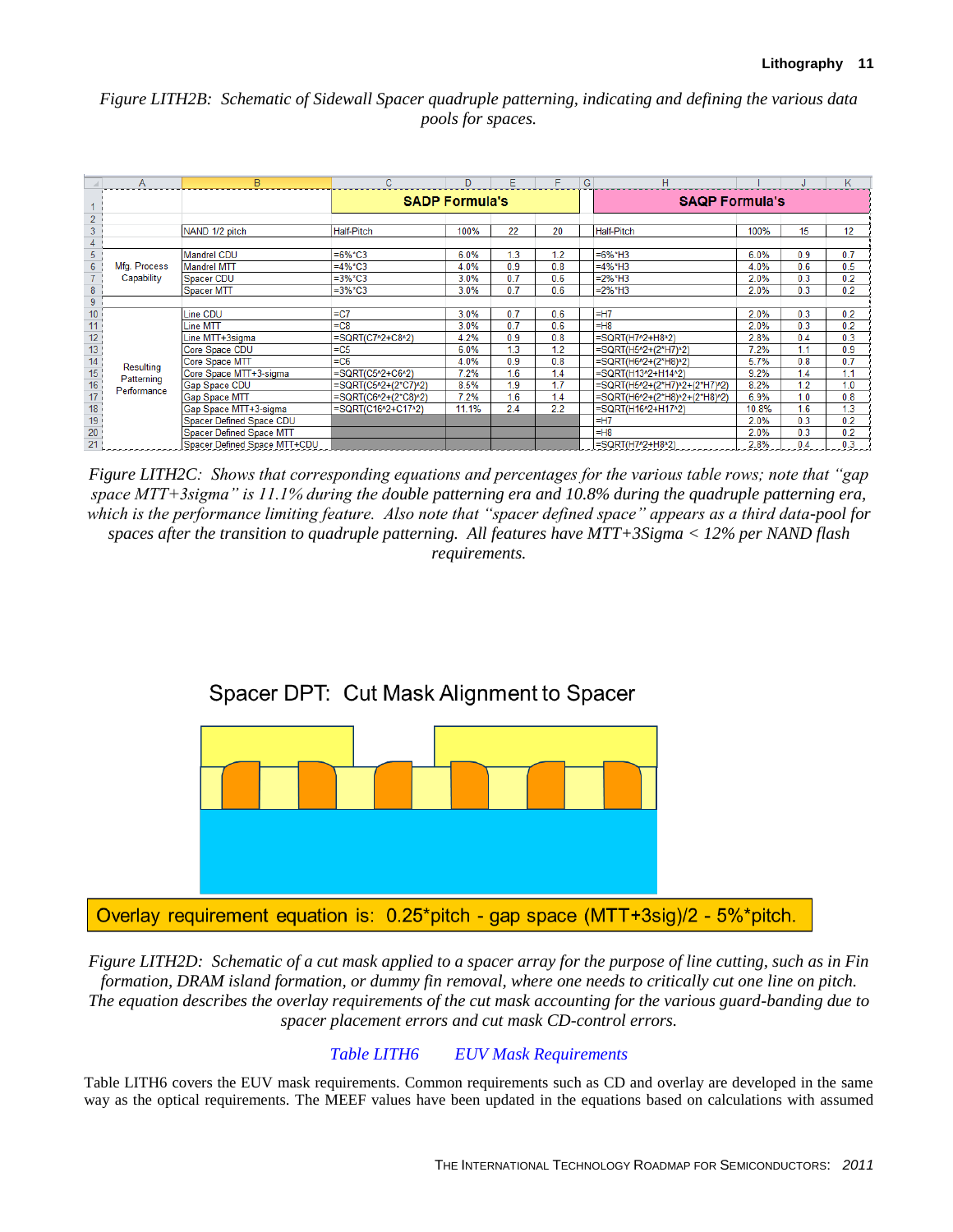resist and tool blur. The CD uniformity, particularly for contacts, has quickly becoming a challenging parameter due to the increase in MEEF values.

The EUV-specific mask requirements include substrate/blank defects, blank multilayer reflectivity, absorber film thickness control, absorber sidewall angle, LWR, and mask flatness. The absorber film thickness control is new this year and based on simulation results from print CD control with inputs on pitch, NA, resist and lens blurs. The illuminator setting is assumed to be Quasar 45 and an assigned CD tolerance of 25% that of DRAM/Flash.

Multilayer surface roughness is a key EUV mask parameter. It affects both the LWR with defocus in lithography and the signal-to-noise ratio in inspection. Replicated multilayer surface roughness (RSR) is that roughness which is replicated in at least the top 10 layers of the multilayer stack. Based on simulation with a sigma value of 0.5, roughness correlation length of 100 nm, and the appropriate NA, initial RSR specification should be ~50pm. CD scaling is assumed to be achieved with increasing NA for shrinking CD. Total allowable mask contribution to resist LWR is set at 10% in quadrature, and for the RSR effect to be limited to 70% of the mask contribution in quadrature. The increased LWR is allowed to shrink the NILS =  $2$ focus latitude by at most 30%. RSR measurement metrology is currently based on X-ray reflectivity and scattering (XSR) measurements. Such tool is not commercially available. AFM data have been used as measurement of roughness by the blank manufacturers and mask makers. Correlation assessment between AFM and RSR for typical commercial ML blank is needed to determine the appropriate roughness values. Once such assessment is completed, roughness will be included in the table in the 2012 revision.

EUV mask flatness has a very tight specification, since mask non-flatness along with the off-axis illumination causes a distortion error which must be kept small. The specification for flatness is such that it contributes an equal amount to the wafer registration error as mask patterning does. Ongoing research may allow this specification to be loosened in the future. This research is based on the concept of measuring a mask's non-flatness and then correcting the position of the patterns such that when the mask is imaged the pattern will be in the correct location even if the mask did not meet the flatness specification. Final mask bow and backside local slope are new parameters added. When clamped, reticle bow adds primarily to in plane distortion (IPD) as a residual distortion. A bowed reticle will lead to magnification error which can be corrected by the scanner. However, the distortion is not linear due to the edge effects of the clamp. Local slope of 20mm X 20mm area was chosen as a compromise to have a single spatial frequency for simpler specification.

Defect free mask availability has been regarded in the last several years as one of the top two priorities for EUV high volume manufacturing (HVM). EUV printing defects can derive from traditional opaque defects in the patterning layer as well as small phase defects on the EUV substrate or a phase defect generated in the multilayer of the reflective blank. This is a complicated term since a phase defect has an associated phase (driven by height) and a size characteristic. This specification is based on a worst-case defect approach as is done with all the defect specifications in the roadmap. Thus the specification is the size of a 180 degree defect, which is 3 nm high for an EUV reflective mask. As is noted in the footnote, a 90 degree defect (1.5 nm high) will also cause a CD defect if it is about twice the specification size. As EUV moves closer to manufacturing, this specification and the substrate specification will be improved.  $^{8,9,10,11}$  Another major challenge is that these phase defects are beyond the limits of today's metrology capability, making them difficult to observe and improve upon. Currently, the infrastructure inspection equipment (substrate, blank, patterned mask, AIMs) needed for EUV mask manufacturing at the 16 nm half-pitch are being developed.

Solutions for protecting the masks from added defects during use, handling, and storage need to be developed and tested because there are no known pellicle options for EUV masks. EUV-pod as defined in SEMI E152 standard is the vehicle used for handling blanks and masks in critical manufacturing steps and for shipping among various factories. They are also used for in fab handling and exposure tools in the semiconductor manufacturing facilities. There are still works to be done in improving the SEMI Standard and the EUV-pod performance capability. Reticle storage requirements in HVM are being investigated.

#### *Table LITH7 Imprint Template Requirements*

Imprint may take several forms. The table lists requirements specific to ultraviolet nanoimprint lithography (UV-NIL), in which UV radiation is used to cure the liquid filling the template. Imprint templates have surface relief features that are the same size as the wafer features, but the area that needs to be controlled for CD, pattern placement, and defects is  $16\times$  smaller than for comparable 4× masks for other technologies. The mask specifications are developed the same way that optical mask specifications are but they are tighter because the magnification is  $1\times$ . Inspecting defects on these masks is difficult because the wafer requirements are translated directly to the mask as 10% of the wafer CD specification. The registration is also difficult but is shared equally in quadrature between the two masks and the system overlay.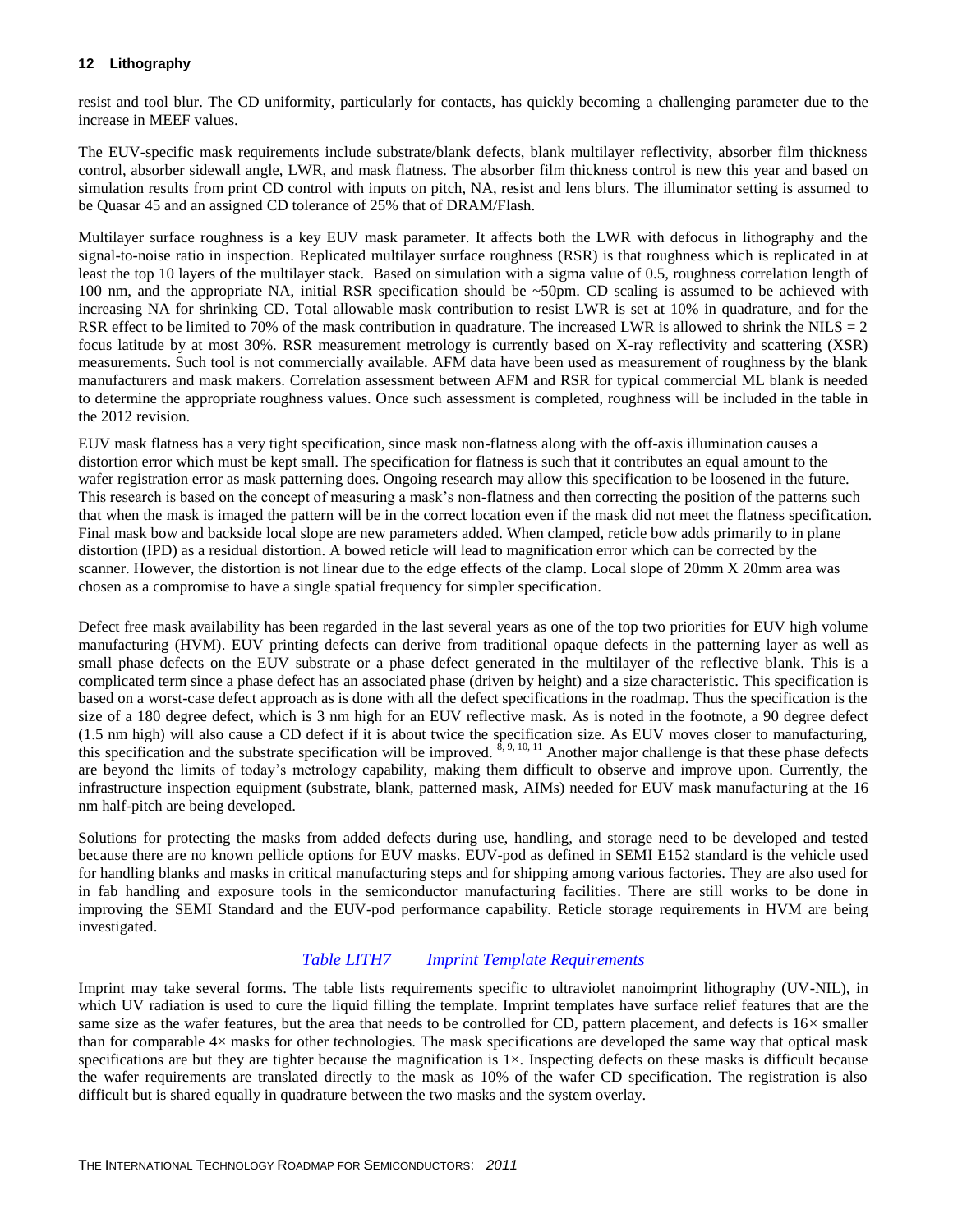#### *Table LITH8 Maskless Technology Requirements*

The requirements for wafer patterning using Maskless Lithography (ML2) are the same as the wafer requirements in the ITRS tables. There are several proposed equipment configurations for ML2 lithography. Each design has unique variations in key features such as accelerating voltage, number of columns/beams, writing strategy, etc. Proposed tools for ML2 wafer patterning have voltages that range from 5Kev to 100KeV. The variation in system implementation approaches makes defining a single, unique set of requirements difficult. Because ML2 does not include a mask, the error budgets may shift to allow more variation in the wafer writing system that normally shared between the tool and the mask in conventional optical or EUV lithography. However, the result on the wafer is the same regardless of the patterning technology utilized.

Data volume and transmission is a unique requirement for ML2 but each implementation has different needs and limitations.

ML2 implementations may require within field stitching. The specifications for stitching are covered by CD and LWR specifications.

There is potential to apply ML2 in combination with other patterning techniques. Using ML2 as a cut mask makes good use of the capabilities of ML2 while minimizing the limitations. A cut mask application greatly reduces the amount of data that written on the wafer, which increases the effective throughput. The critical CD and overlay requirements must be met by the primary imaging technique (193nm immersion, EUV, DSA, etc.) utilized in combination with ML2.

## POTENTIAL SOLUTIONS

The potential solutions for leading-edge, critical layer lithography are presented in Figures LITH3A DRAM and MPU Potential Solutions and LITH3B Flash Potential Solutions. The order of the options represents the probability of a particular technology to be the dominant solution for a given technology generation with the most probable options listed first. All of the infrastructures required to use the lithography technologies at the time shown must be ready—including tools, masks, and resist. The limit of single patterning by immersion optical lithography at 193 nm wavelength is 40 nm half pitch. Below 40 nm, some form of double patterning or spacer doubling will be used. Flash memory is the pitch driver into the future. It is leading the way at the 22nm half pitch in 2011. It is using a spacer technology to achieve the half pitch with the litho imaging technology of the 45 nm node. Starting in this same year, MPU and DRAM will use either a double patterning or spacer technology. EUV is expected to be inserted in mass production in 2014 if all of the infrastructures are ready for the flash 16 nm and MPU/DRAM 25 nm half-pitch respectively. ML2 and Imprint still are a possibility at this time but they appear not to be the most cost effective solutions.

However, a likely option for the flash 16nm half-pitch technology is the self-aligned quadruple patterning (that consists in nesting two spacer double patterning schemes together). The post-optical alternatives are potential solutions at and below 22 nm half-pitch. Of the possible alternative technologies, multiple geographical regions consider EUV, maskless, and imprint lithography as potential successors to optical lithography. Considering only post-optical approaches, EUV is viewed as the most likely for 22 nm and 16 nm half-pitch patterning. Maskless lithography has been applied to niche applications for prototyping and transistor engineering and to low volume application-specific integrated circuit (ASIC) production, but its role could be expanded. Breakthroughs in direct-write technologies that achieve high throughput could be a significant paradigm shift, eliminating the need for masks and reducing cost and cycle time. Many technological challenges will need to be overcome for ML2 to be viable for cost-effective semiconductor manufacturing. Imprint lithography has the potential to be a cost-effective solution, but several problems need to be solved for this to happen, including the difficulties associated with  $1\times$  templates, defects, template lifetime, and overlay. This technology appears to have found a niche market in the pattern media market that will help evolve many of the solutions that are needed for the semiconductor market place. This technology also has beta tools strategically placed in the semiconductor community to help understand and solve its manufacturing difficulties.

It is unclear whether any technology currently identified as a potential solution will indeed be capable of meeting the requirements for MPU/DRAM 16 nm half pitch and below, necessitating innovative technology development. Among these, directed self-assembly, in which the molecular structure of the imaging material drives the sub-lithographic feature sizes and control, is thought to be a viable and promising option. EUV with wavelength of 6.x nm is a new technology for 11nm half pitch.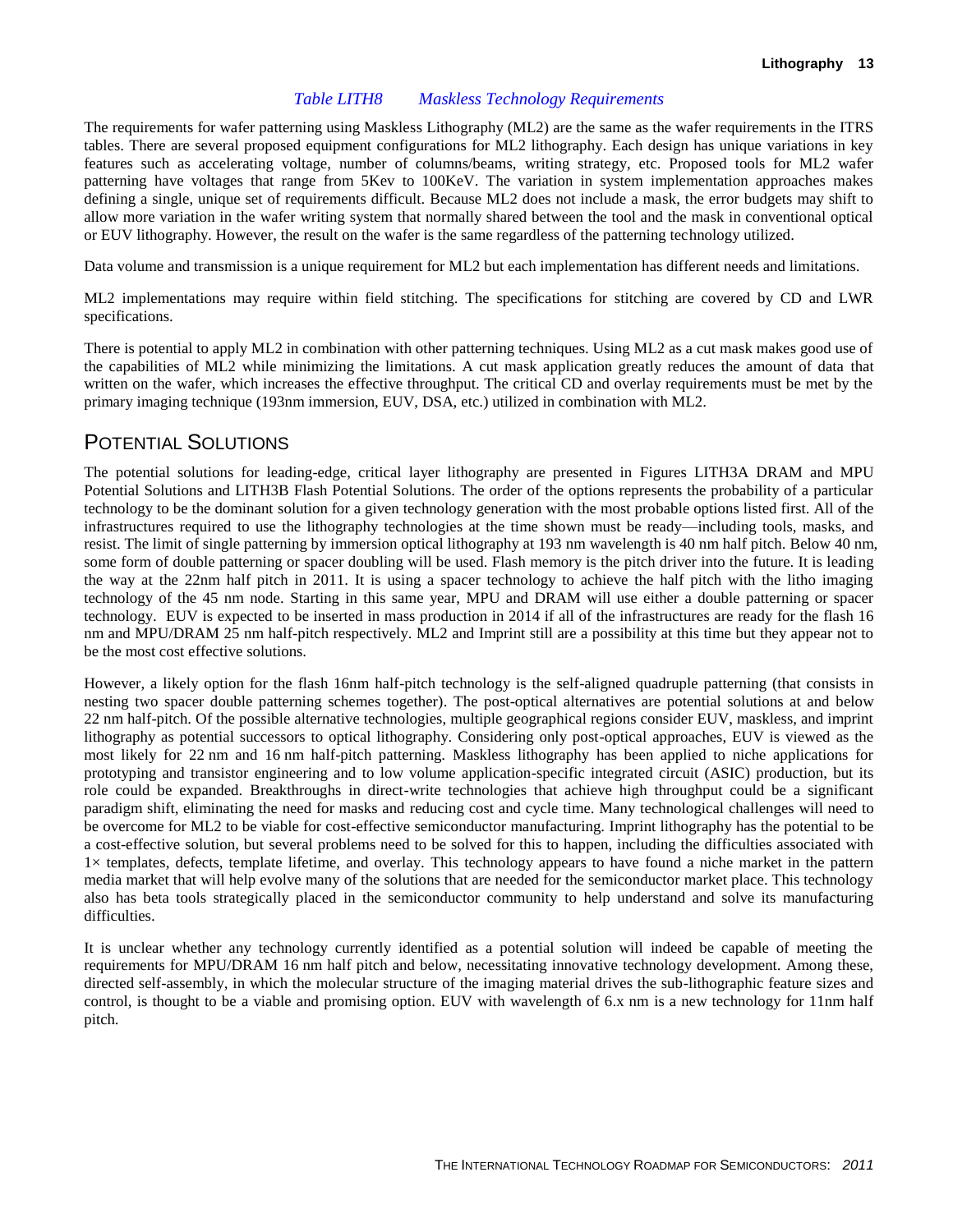Although many technology approaches exist, the industry is limited in its ability to fund the simultaneous development of the full infrastructure (exposure tool, resist, mask, and metrology) for multiple technologies. Closely coordinated global interactions within industry and among industry, universities, and governments are necessary to narrow the options for these future generations and focus support to enable one or perhaps two technologies to be ready for manufacturing at the desired time. The introduction of non-optical lithography will be a major paradigm shift that will be necessary to meet the technical requirements and complexities for continued adherence to Moore's Law at Flash 16nm and DRAM 22 nm half-pitch and beyond. This shift will drive major changes throughout the lithography infrastructure and require significant resources for commercialization. These development costs must necessarily be recovered in the costs of tools, masks, and materials.



for the solution. Research Required Development Underway Qualification / Pre-Production Continuous Improvement



*Figure LITH3A Lithography Exposure Tool Potential Solutions for MPU and DRAM Devices*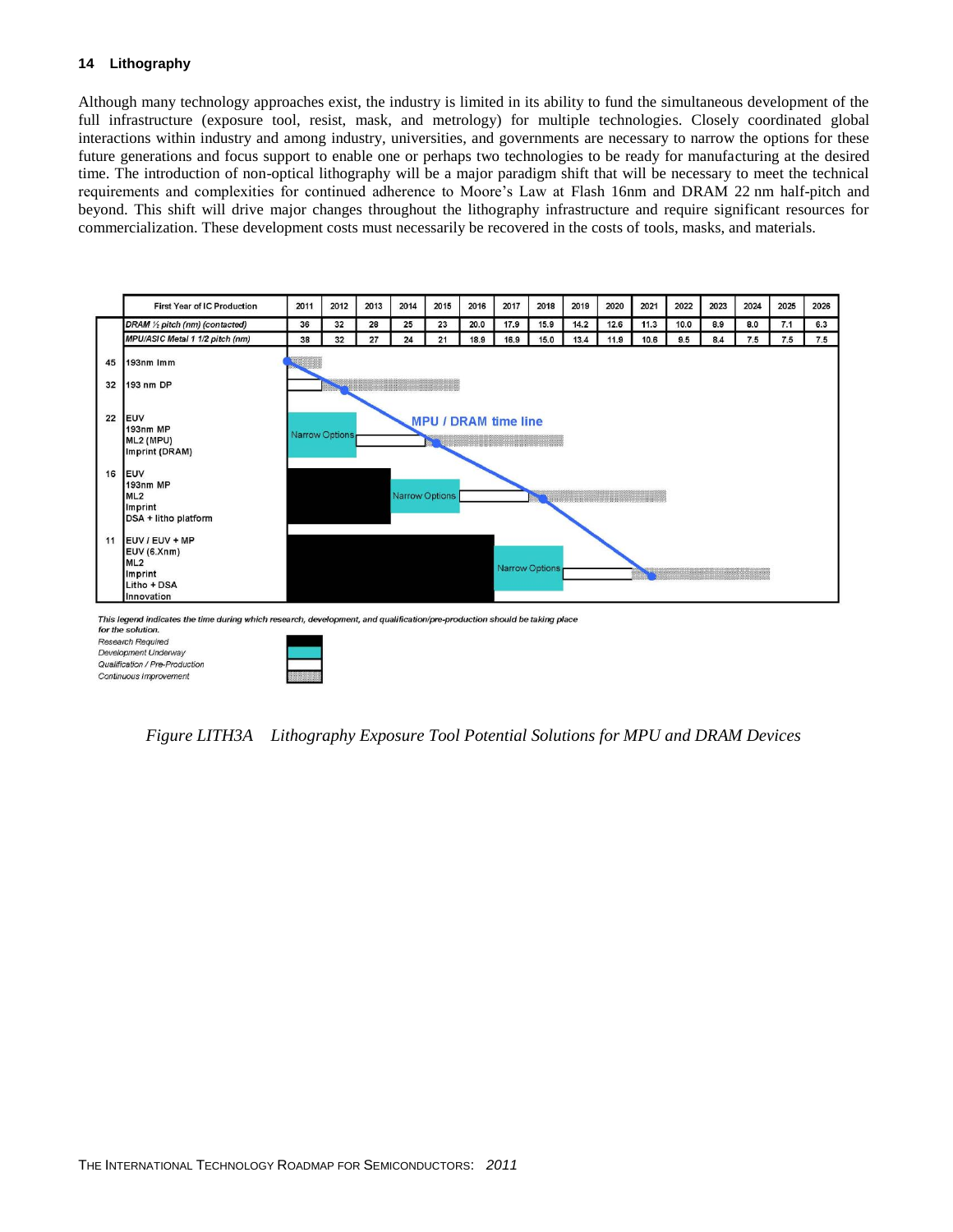

This legend indicates the time during which research, development, and qualification/pre-production should be taking place for the solution.

Research Required Development Underway Qualification / Pre-Production Continuous Improvement



# CROSSCUT NEEDS AND POTENTIAL SOLUTIONS

The crosscut technology needs and potential solutions involving Lithography, *ESH*, *Factory Integration*, *Yield Enhancement*, *Metrology*, *Modeling and Simulation*, and *Emerging Research Materials* are outlined in this section.

## **ENVIRONMENT, SAFETY, AND HEALTH**

Recent discussion of the continued use of perfluoroalkyl sulfonates (PFAS) in photochemicals has shown that long and commonly used materials can have ESH issues that only now are being comprehended. The introduction of new technologies necessarily means the use of materials and chemicals whose health and environmental implications are even less well known. One of the basic challenges is government ESH legislations and regulations become more aggressive but the global requirements less harmonized.

Practices for using and disposing of the chemicals used in lithography must evolve with careful regard for the safety of workers and their environment. Refer to the *Environment, Safety, and Health* chapter for comprehensive information.

## **FACTORY INTEGRATION**

To maintain adequate process control, advanced process control capabilities are essential in the lithography cluster in the wafer fab. These capabilities are becoming increasingly important in mask-making facilities as well. Leveraging the learning from the wafer factory automation experience will also be essential to mask making. Several mask shops have developed custom solutions for automating data handling for defect inspection and repair. Further opportunities for automation exist. Leveraging existing standards that are used today in wafer fabs, such as the adoption of SECS/GEM into the mask-making tool infrastructure, will help reduce manufacturing errors.

An accurate wafer tracking system across various process modules is required to identify the working flow of any wafer in process. Several integrated metrology modules able to evaluate one or more parameters—CD, litho stack thickness, target profile, overlay, macro inspection with automated defect classification, and wafer flatness—are also recommended. Track and stepper/scanner should be able to use data recorded by any kind of internal or external sensors to adjust processes. Other possible requirements, which may call for major upgrades of equipment software and in several cases even of related hardware, include simultaneously managing different module flows on tracks to accommodate optimal metrology sampling plans and accepting overrides to downloaded (or selected) recipe set points. Moreover, on any track module, being able to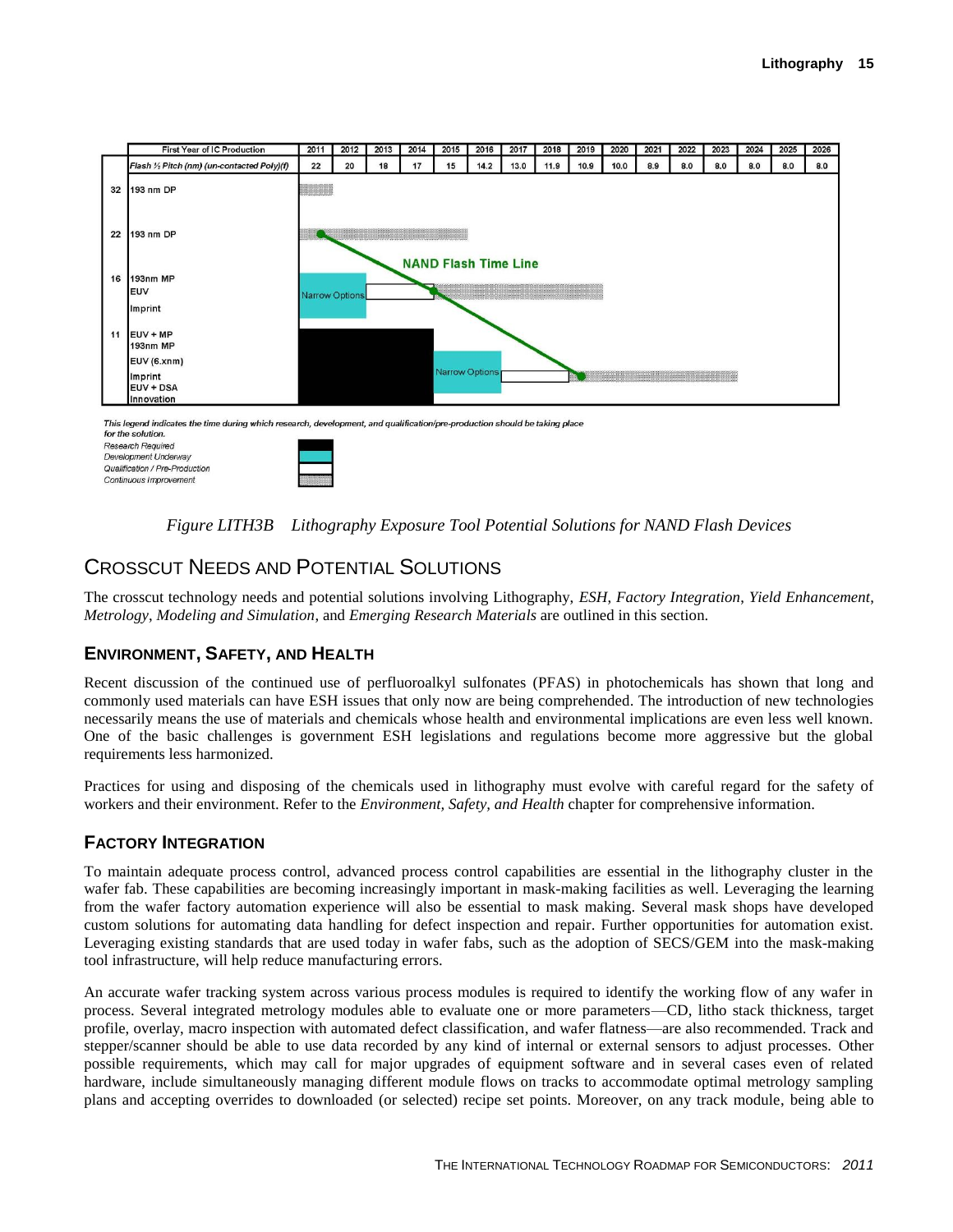update all relevant set points wafer by wafer, even within the same lot, is desirable. On exposure tools, the software should allow the host to update dose, focus/tilt, and overlay input parameters wafer by wafer, even within the same lot or perhaps for each exposure field. Calibration, self-calibration, and matching activities on metrology modules should be allowed without a significant loss in litho cell throughput.

The efficiency of EUV sources also needs to be maximized to minimize the facility and power requirements to operate these sources at the power needed for high throughput EUV lithography. Specifically, the wall-plug efficiency of the sources needs to be increased to minimize the power to generate EUV photons and to cool the source components.

#### **YIELD ENHANCEMENT**

Yield enhancement is expected to become a major challenge as critical defect sizes become smaller than the limits of optical detection. Inspection systems are increasingly challenged to meet the required sensitivity and speed requirements. Non-optical methods of defect detection have not yet demonstrated the acquisition rates for controlling defects in semiconductor manufacturing on the entire wafer, but they are being used to control the lithographic hot spots and improve yield. Furthermore, die-to-database inspection of wafers is probably required for using ML2.

DFM practices are being used, but need to be developed further to minimize systematic sources of yield loss. Mask handling practices and storage to maintain EUV masks and imprint templates free from defects remain a significant challenge.

#### **METROLOGY**

Beyond the traditional challenges in lithography field (i.e. adequate measurements of wafer and mask level CD and overlay), the insertion of the EUVL option calls for extremely accurate metrology in material thickness (the most sensitive layer is the absorber in the EUVL mask fabrication) and surface roughness. Both parameters are expected to have impact on wafer CD uniformity. EUVL mask bow and local slope just before shipment to wafer factory are also relevant indicators to keep under strict monitor. In all these areas substantial improvements in metrology are requested to support the tight budgets required for a sustainable litho process.

Existing TMU (total measurement uncertainty which includes both accuracy and precision in a single metric) of CD measurement tools marginally meets the 20% measurement precision-to-process tolerance metric for the most advanced technology generations. Wafer and mask CD technology is evolving to meet the need for 3D measurements. A key requirement is the measurement of line width roughness. Measurement precision for LWR must even be better than line width precision. The quantitative effects of LWR on device performance need to be better understood to optimize metrology for LWR.

Overlay metrology is also challenged by future technology generations. Memory makers are requiring more stringent overlay control to achieve desired circuit yields. Traditional overlay test structures do not capture all possible overlay errors that can occur to phase shift and optical proximity correction masks. In the MPU arena, the usage of double exposure/double processing techniques will require even more accurate measurements to guarantee an adequate degree of alignment between the two masks composing the final layer layout and total CDU.

A key aspect to be also addressed in the next future is the detection and correct measurement of defects (both in unpatterned, i.e. in resist coated wafers, and patterned units, i.e. in developed wafers before etching) at sizes as tiny as few nanometers: again, proper solutions should be sought for. There is no commercially available equipment that can meet the requirements in HVM.

The complete discussion of Lithography Metrology is in the Lithography Metrology and Microscopy sections of the *Metrology* chapter, which also includes lithography metrology technology requirements and potential solutions.

#### **MODELING AND SIMULATION**

Support from modeling and simulation is critical both to push the limits of traditional optical lithography and to assess new next generation lithography technologies. Simulation of multiple exposure / patterning including database splitting is needed to support accurate and seamless implementation as MP becomes one of the main techniques to support feature sizes reduction in HVM. Taking advantage of computational lithography depends on continued improvement of mask writers and inspection systems to produce more complex patterns, and reduction of measurement uncertainty to calibrate accurate models. Integration of computational lithography with multiple patterning must address where it and pattern decomposition belong in the data flow from design to mask data preparation.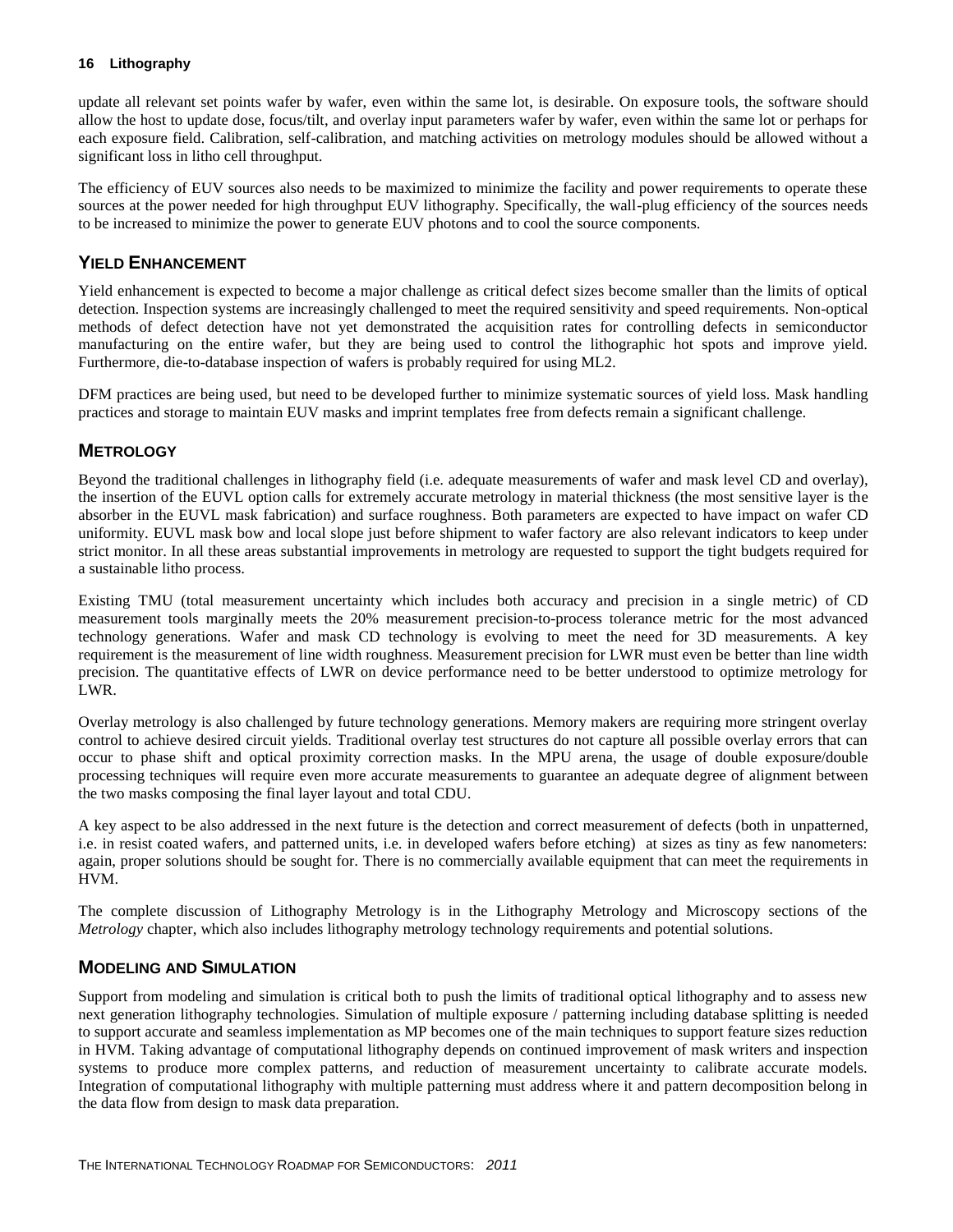New techniques used in next generation lithography techniques, such as using reflecting masks for EUV lithography must be appropriately modeled and included in the simulation programs. Defect printability and CD impact as related to the sizes, height, and locations with the multilayers and defect optical properties are not well understood. Simulation and modeling are critical for the understanding of defect influences and possible compensation techniques. Simulation of maskless lithography by e-beam direct write (shaped beam/multi beam) including advanced resist modeling (shot noise and LER) is needed. In order for DSA to become a plausible lithography solution, it is also vital to have simulation of DSA of sub lithography patterns well in advance of the development phase.

A specific challenge for lithography modeling and simulation is to accurately predict the behavior of state-of-the-art photoresists over a wide range of imaging and process conditions. For these, better physical/chemical models must be developed to predict three-dimensional resist geometries after development and process windows, including effects such as line edge roughness. Better calibration techniques are required to both develop models and to customize models in commercial tools to appropriately describe the photoresists in question. Calibration obviously depends on the quality of input data, for example, CD measurements. Therefore, measurement errors must be better understood and estimated. Systematic errors should be dealt with by models of the measurement tools. With the growing importance of LWR and LER, lithography simulation needs to help assess their influence on device and interconnect performance (LER) and variability (LWR). Since the roughness of etched structures and not the resist pattern ultimately affects device performance, intimate coupling between resist and etching simulation is indispensable. Intimate links with etching simulation must also be established to predict the geometry of non-ideal mask edges that frequently result from mask-making lithography steps.

See the *Modeling and Simulation* chapter for details on developments needed to satisfy these requirements.

## IMPACT OF FUTURE EMERGING RESEARCH MATERIALS

Future device fabrication is expected to migrate from a lithography defined feature approach into combinations of lithographic patterning with various density multiplications or resolution enhancement techniques (RET). Some examples are sidewall spacer density multiplication and hole-shrink as well as Directed Self Assembly (DSA) density multiplication and holeshrink.<sup>12</sup> This relaxes the resolution burden on lithography by using novel process, chemical resolution enhancement, and pitch enhancement techniques (PET). Since feature placement is a dependent on the initial lithographically generated mandrel or stencil, lithography tools must still continue to drive toward the overlay targets in the roadmap.

DSA is on the ITRS potential solutions list as a future patterning technology candidate. It provides resolution and pitch enhancement (RET)/PET by chemical phase separation.<sup>13,14</sup> The phase separated domains form masks for subsequent etch, and these domains are 'directed' (registered) by lithographic techniques such as pre-patterning stencils or pre-patterning chemical registration marks into the substrate.<sup>14</sup> Development of DSA has been proven for hard-disk patterned media<sup>15</sup>, and now significant progress has been made towards demonstrating the potential for application to semiconductor fabrication <sup>16,17</sup>; DSA technology is rapidly moving from the research phase into development. There are multiple materials which must work synergistically to get low defectivity  $18$ , CD control, and image placement. These new materials include not only the phaseseparating polymers but also surface energy engineering of the guiding materials used in the stencils and the chemical registration marks.

The application of materials based patterning techniques will impact all aspects of lithographic technology, including masks, resists, exposure tools, and metrology. It will also require a substantial increase in the system development between lithographic patterning and materials development.